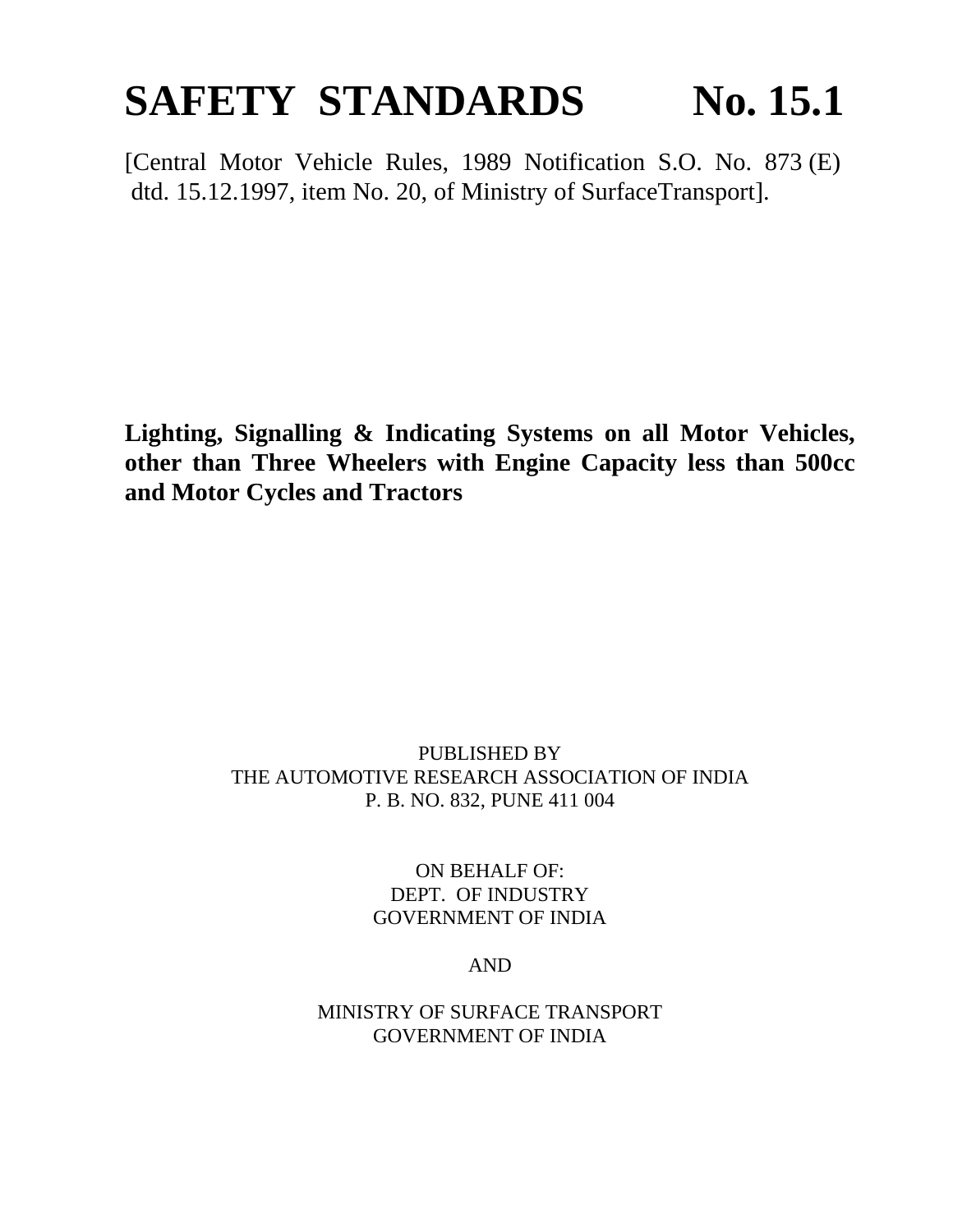### **I N T R O D U C T I O N**

#### **(1986)**

The question of prescribing Safety and Pollution Standards for automotive vehicles has been engaging the attention of the Government of India, Automotive Industry and Consumers. On pursuance of this objective Ministry of Industry, formed a committee to frame the safety standards and pollution standards. The Committee during its tenure formulated 36 safety standards.

On the completion of the tenure of the Committee, the work of framing of safety standards has been entrusted to Automotive Research Association of India under a project entitled 'Formulation of Safety Standards for Automotives'.

These safety standards, exclusively, have drawn material from Federal Motor Vehicle Safety Standards, Australian Design rules, EEC regulations and Indian standards.

These Standards are now under wide circulation as a preliminary to be converted into Indian Standards and will then be identified by an IS Number.

These Standards are likely to become mandatory and take effect after the Government's regulation.

#### **(1993)**

This safety standard is modified based on the discussion held till date with various organisations concerned in executing and implementing the same to bring in line with the current trends and requirements.

This standard has become mandatory under Rule No. 124 of CMV (A) R 1993 and takes effect from the Government's notification No. S. O. No. 201 (E) dtd. 26.3.93 by the Ministry of Surface Transport, Government of India.

#### **(1998)**

This safety standard is amended to include the amendments as recommended in part I of the recommendations of technical subcommittee set up to identify the changes in CMVR which have a technical bearing. This revised standard described as safety standard 15.1 supersedes all previous versions and is published by the Automotive Research Association of India. This standard takes effect from the Government of India notification S.O.No. 873 (E) dtd. 15.12.1997 issued by Ministry of Surface Transport (MOST).

ARAI desires to call attention to the fact that this safety standard does not purport to include all the necessary provisions of a contract.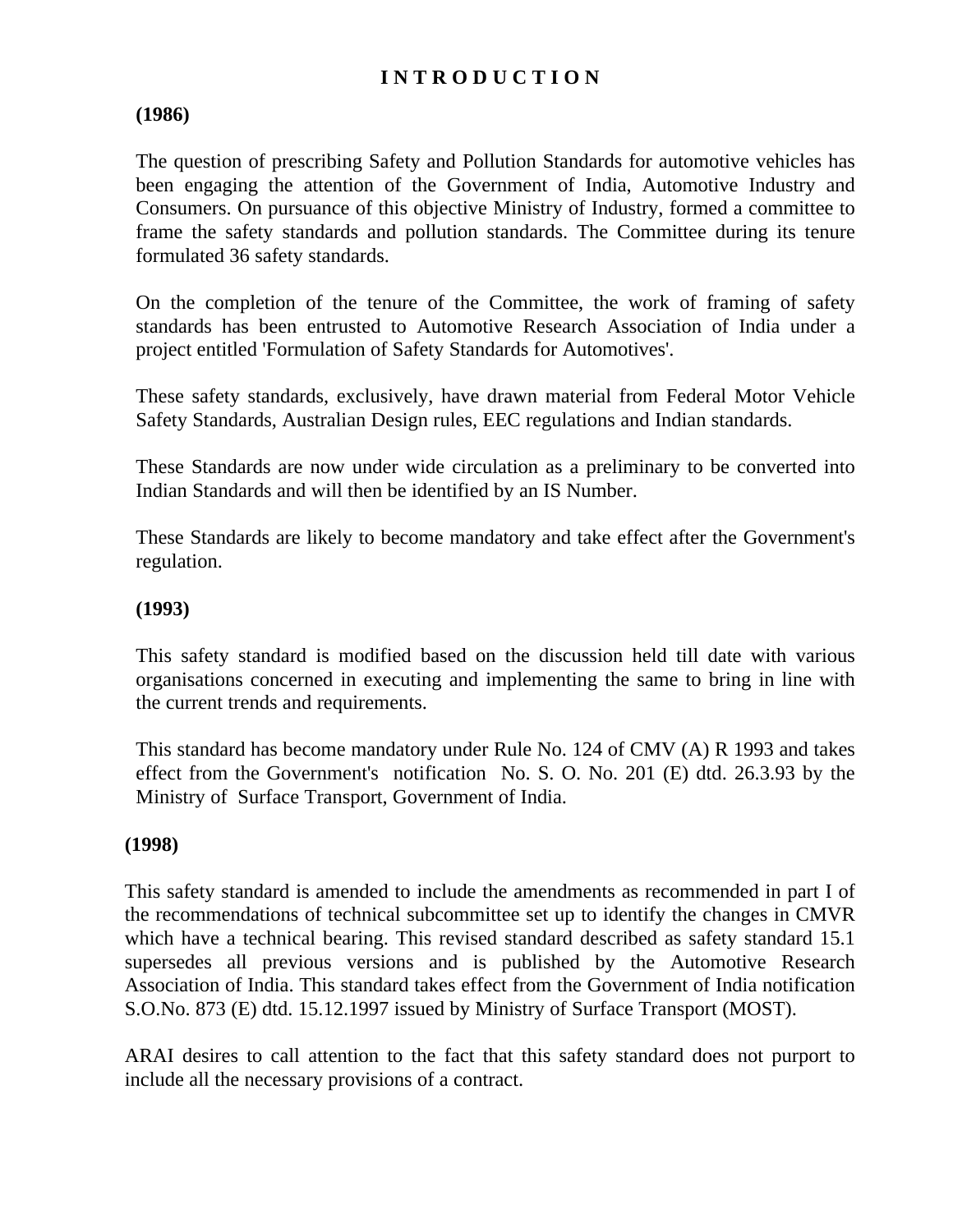## **Lighting, Signalling and Indicating Systems on all Motor Vehicles, other than Three Wheelers with Engine Capacity less than 500cc and motorcycles and Tractors**

#### **1.0 Scope**

This standard lays down the requirements of lighting, signalling and indicating systems.

#### **2.0 Purpose**

This standard is intended to provide safety requirements of lighting, signalling and indicating systems for the safe operation of motor vehicles.

#### **3.0 Application**

This standard applies to passenger cars, multipurpose passenger vehicles, trucks, buses, trailers and to lamps, reflective devices and associated equipments. This standard will not apply to special purpose vehicles like combat vehicles.

#### **4.0 Definitions**

**4.1 Lamp -** A light source, which may be combined integrally with an optical system that directs and distributes light.

**4.2 Light -** An assembly device of the light source, an illuminated area and housing, a compartment into which the light source and optical system are fitted.

**4.3 Headlight -** A lighting device providing an upper and/or a lower beam used for providing illumination forward of vehicle.

**4.4 Driving beam or upper beam or higher beam -** Vehicle light intended to illuminate the road over a great distance ahead of the vehicle.

**4.5 Meeting beam or lower beam or low beam - Beam illuminating only a specified** limited part of the road, in order to reduce the dazzle for an observer approaching ahead of the vehicle.

**4.6 Fog light -** Vehicle light enabling the road to be effectively illuminated in fog, snow fall, rain storms or dust clouds.

**4.7 Direction indicator or turn signal light - Lights used by the vehicle both during** day and night by way of flashing for signalling with an intention to change direction to the right or to the left. The light shall be amber **i**n colour.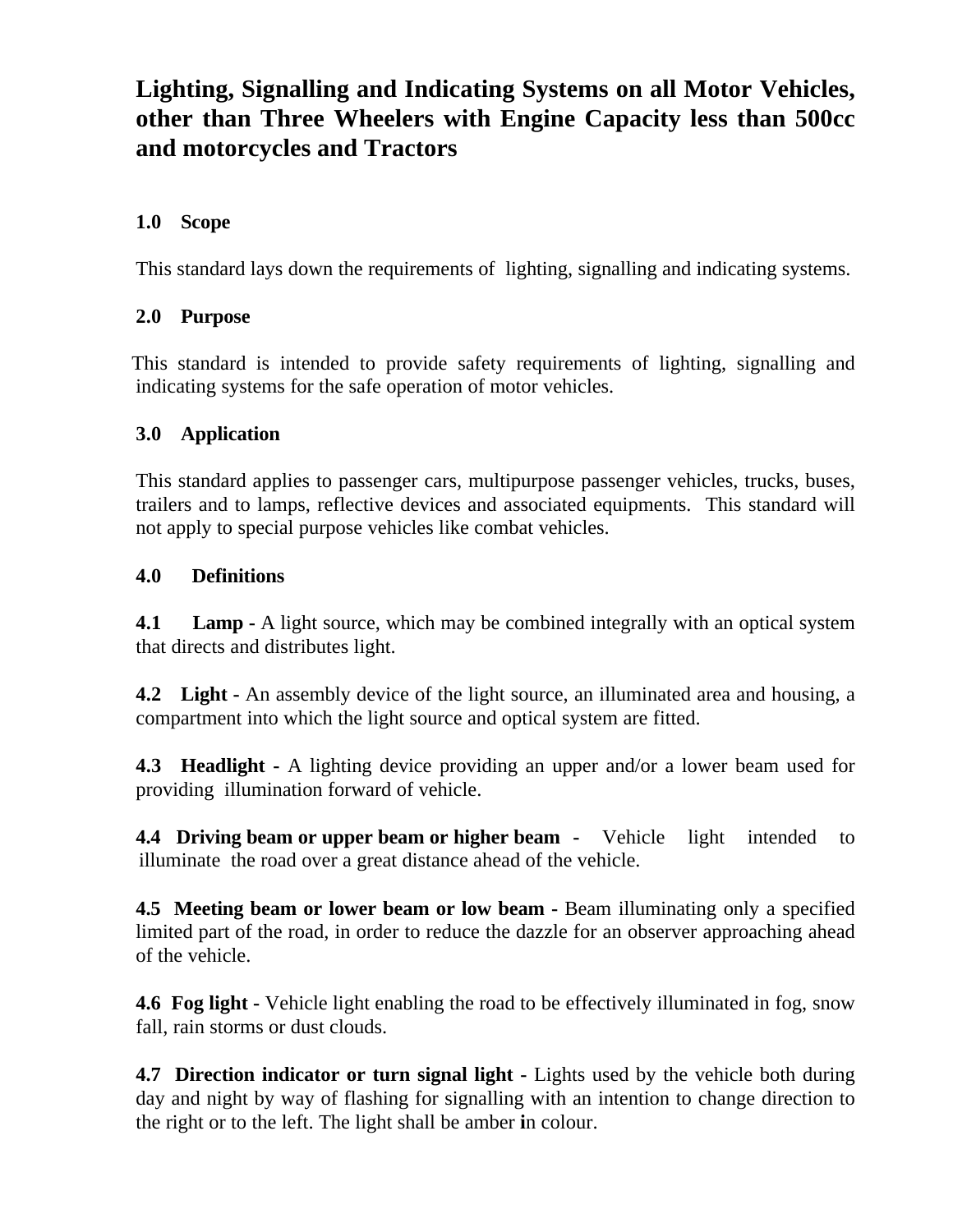**4.8 Stop light** - Brake operated signalling rear light on a vehicle, intended to give warning of the slowing down or the stopping of the vehicle. The light shall be red **i**n colour.

**4.9 Rear Number plate light -** Light intended to illuminate the rear number plate. The light shall be white in colour.

**4.10 Tail light -** Red light emitted by a lighting device indicating the presence of a vehicle when seen from the rear and intended to show the width of the vehicle.

**4.11 Flash -** A cycle of activation and deactivation of a lamp by automatic means continuing until stopped either automatically or manually.

**4.12 Emergency warning light -** Roof mounted device for use on authorised emergency vehicles such as Police vehicles (flying squads), hospital ambulances, fire brigade vehicles and aerodrome vehicles.

**4.13 Reversing light** - A device used to provide a warning signal to pedestrains and other drivers, when the vehicle is reversing or is about to reverse. The light shall be white in colour.

**4.14 Parking light** - Light emitted by a lighting device indicating the presence of a vehicle as parked. The colour of the parking light shall be red for rear application and shall be amber or yellow or white for front application.

#### **5.0 Design requirements**

**5.1** Each vehicle shall be equipped with the number of lights, reflective devices and associated equipment specified in Table 2 as applicable. This table indicates the application of illuminating devices, to passenger vehicles, trucks and trailers, buses and passenger cars.

**5.2** The position of headlights on the vehicle shall be as per Rule No. 105 (3) of CMVR

**5.3** The turn signal operating unit on each passenger vehicle, truck and bus shall be selfcancelling by steering wheel rotation and capable of cancellation by manual override also.

**5.4** The lamp to be used for Photometric test of the headlights, tail lights, etc. shall conform to their standards. Where the luminous outputs of the lamps for the measurement are different from those specified in this standard, the measurement taken shall be proportionately corrected.

**5.5** The materials used in the construction of automobile lighting devices shall be of such quality, type, design and construction that will provide adequate protection, in normal use, against mechanical and electrical failures and shall withstand the effects of changing weather conditions, water or excessive dampness, corrosion, thinner, dust,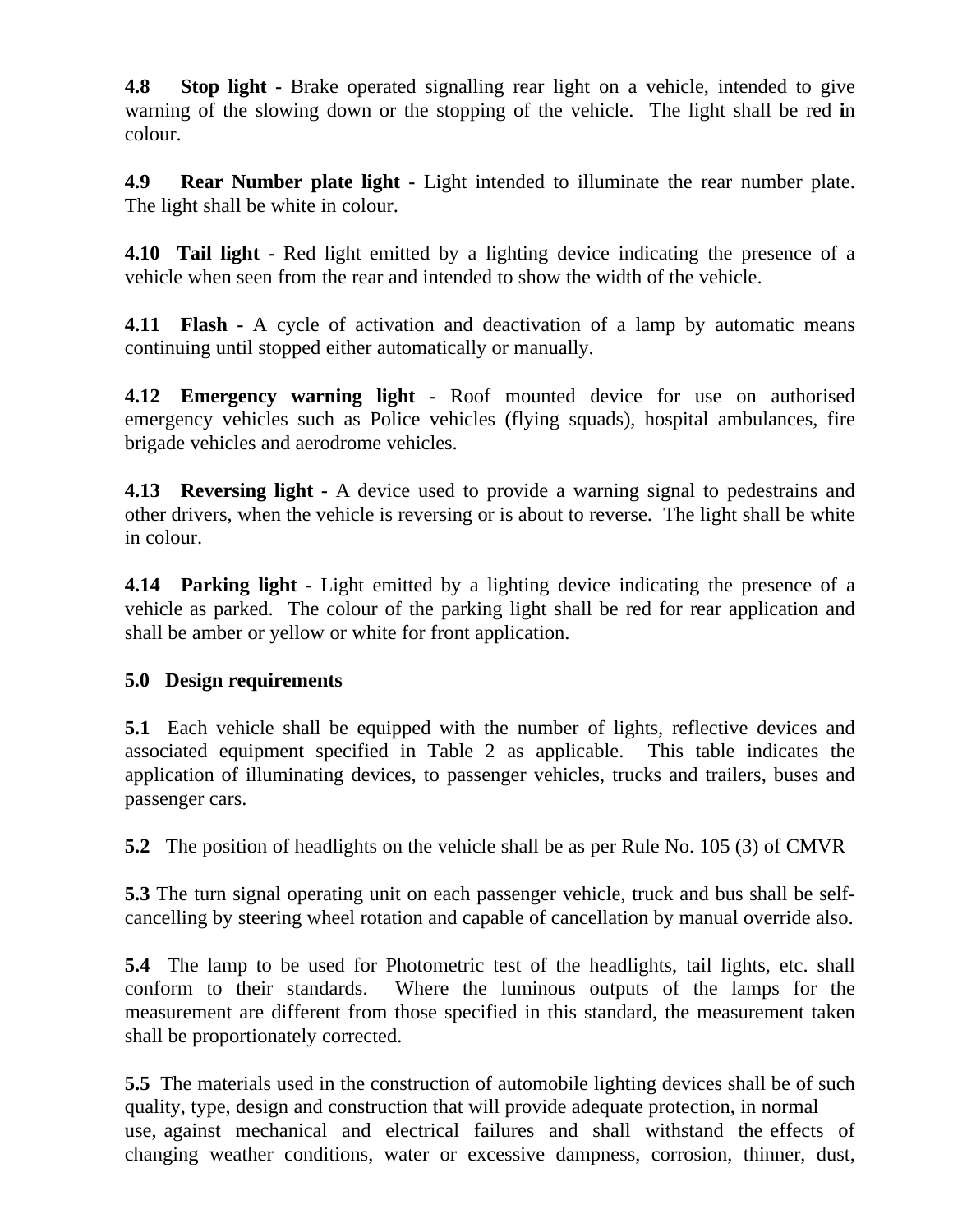steam, oil, high temperature, or any other deleterious influence to which they will be exposed under the conditions of their normal use.

**5.6** Lighting and signalling devicess shall be designed and constructed such that in normal use, their performance is reliable and that general maintenance including cleaning, replacement of lamps and accessories, where applicable, may be done without damage to the device.

**5.7** The lamps used for headlight luminous and reflective devices shall be free from defects deterimental to service.

**5.8** Each stop lamp on a passenger car and on multipurpose passenger vehicle, truck, trailer or bus shall have an effective rear projected luminous area not less than 22.5 sq.cms. in the intended direction. If multiple compartment lamps or multiple lamps are used, the effective rear projected luminous area of each compartment or lamp shall be not less than 22.5 sq.cms. However, the photometric requirements may be met by a combination of compartments or lamps.

**5.9** Each turn signal lamp on a passenger car and on a multipurpose passenger vehicle, truck, trailer or bus less than 2 mtrs in overall width shall have effective projected luminous area not less than 22.5 sq.cms. If multiple compartment or multipurpose lamps are used, the effective projected luminous area in intended direction of each compartment or lamp shall be not less than 22.5 sq.cms. However, the Photometric requirements may be met by a combination of compartments or lamps. Each such lamp on a multipurpose passenger vehicle, truck trailer or bus of 2 mtrs. or more in overall width shall have effective Projected luminous area not less than 60 sq.crns.

**5.10** Variable load turn signal flashers shall comply with voltage drop with the maximum design load connected and shall comply with starting time, flash rate, and percent current "on" time requirements both with the minimum and with the maximum design load connected.

**5.11** A tail light, parking light, Stop light or turn signal light shall meet the sum of candlepower measured at the test points specified for each group listed in table 8 and table 11.

**5.12** Plastic materials used for optical parts such as lenses and reflectors shall also conform to test requirements to Appendix-B, clause 11.0.

**5.13** The practice for installation of stop, tail and turn signal lights for automobiles shall be guided by the principles as laid down in Appendix-C.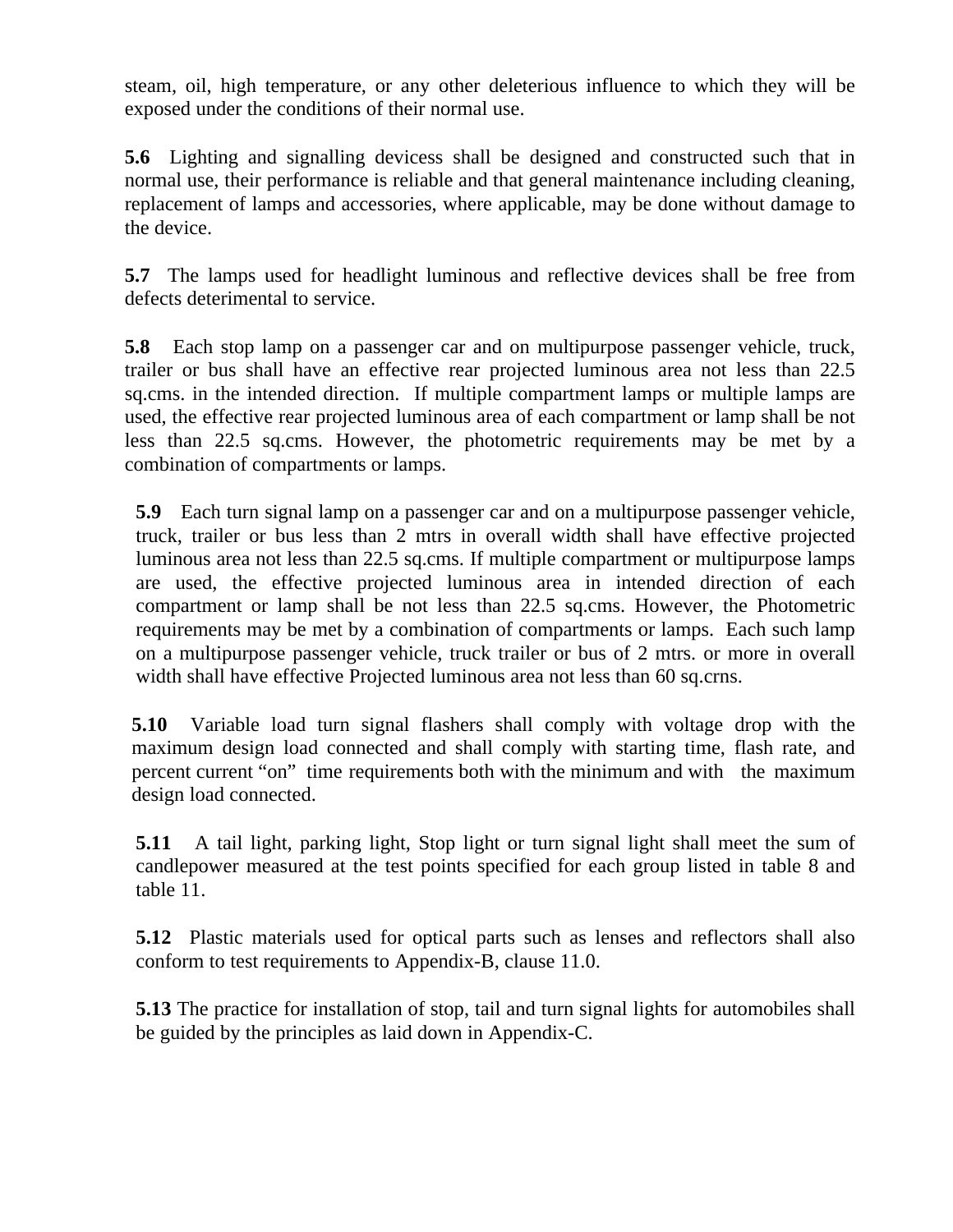### **6.0 Applicable Tests**

The applicable tests to the lighting, signalling and indicating devices are shown in the table 1.

## **7.0 Test requirements of lighting, Signalling and Indicating Systems**

#### **Note: Explanation of Photometric Test points:**

The test is made with sample unit located as if it were mounted on the vehicle. In defining angles or distances the focal point of the reflector shall be taken as the light source centre.

In locating the test points, the following symbols shall apply:

- V : Is the line on a vertical test screen formed by the interaction of a vertical plane, perpendicular to the test screen, passing through the light source centre.
- H : Is the line on a vertical test screen formed by the intersection of a horizontal plane, perpendicular to the test screen, passing through the light source centre.
- $H-V$  : Is the point of intersection of the lines H & V. The other points on the screen are designated by similar symbols to indicate the number of degrees of arc (alternatively the distance in millimeters) above or below H and the number of degrees of arc (alternatively the distance in millimetres) to the left or right of V when the screen is viewed from the position of the light source. For example,  $1/2D - 5R$  is a point  $1/2^{\circ}$  below the horizontal and  $5^\circ$  to the right of the vertical. Similarly 250U-1500L is a point 250 mm above the horizontal and 1500 mm left of the vertical.

The formula for the interconversion of the values in the units of 'lux' and 'candela' shall be as follows

 $Cd = LR^2$  where  $Cd =$ Luminance in candela,  $L =$  Illumination in lux, and  $R =$  Distance in metres between the screen and the source.

#### **7.1 Test Requirements of Head Lights**

**7.1.1 Photometric requirements General** - The lamps to be used for photometric test of headlight shall conform to specific standards. The filament lamp outputs are measured for all types of headlights at a voltage rating of 12 volts as specified in table 4  $\&$  6. Photometric test points are located on a vertical test screen where the vertical and the horizontal intersecting points are located.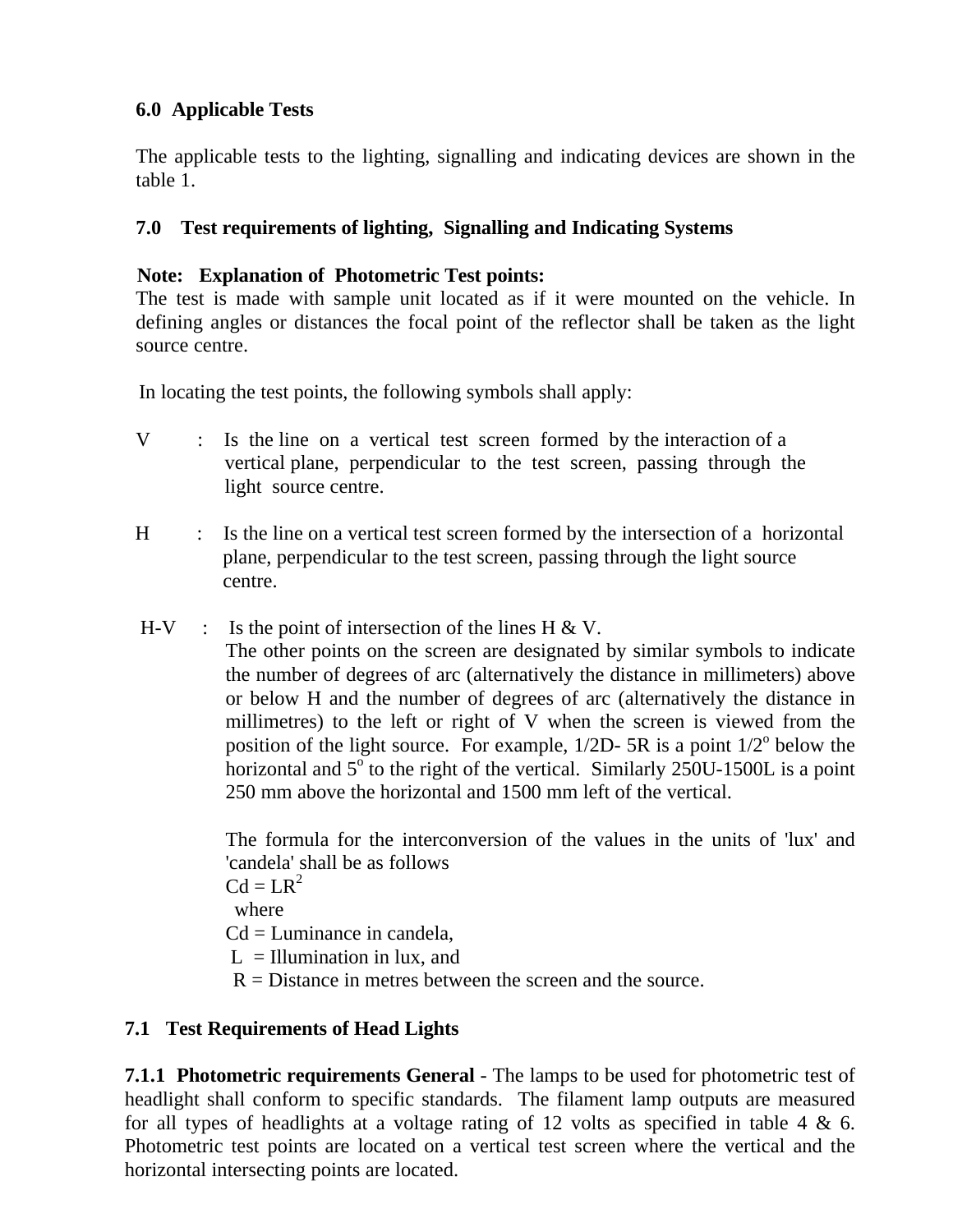#### **7.1.1.1 Anglo American Beam**

The main beam of the unit shall be aimed visually so that the geometric centre of the zone of highest intensity is  $1/2^{\circ}$  below the point H-V. The measurement of luminous intensity will be taken at test points described by Table 5 with the lamp output adjusted to values specified in Table 4. The test screen shall be placed at a distance of 25 metres at which distance a receptor subtending an angle not greater than 16 minutes shall be used. The beam should conform to values specified in Table 5.

#### **7.1.1.2 European Asymmetrical Beam**

The beam shall be aimed and tested as per Table 7. The measurement of luminous intensity will be taken at test points described by Table 7, with the lamp output adjusted to values specified in Table 6. The values shall be within the specified values of maximum and minimum as indicated in Table 7.

**7.1.2** The headlight shall be tested for the tests indicated in table 1 according to the relevant test procedure laid down in Appendix-A and shall meet the relevant requirements of Appendix-B.

#### **7.2 Test Requirements of Fog Light**

The fog light shall be tested for the tests indicated in table 1 according to the relevant test procedure laid downin Appendix-A and shall meet the relevant requirements of Appendix-B.

#### **7.3 Test Requirements of Licence plate Light**

The licence plate light shall be tested for the tests indicated in table 1 according to the relevant test procedure laid down in Appendix-A and shall meet the relevant requirements of Appendix-B.

#### **7.4 Test Requirements of Reversing Light**

The Reversing light shall be tested for the tests indicated in table 1 according to the relevant test procedure laid down in Appendix-A and shall meet the relevant requirements of Appendix-B.

#### **7.5 Test Requirements of parking lights, stop lights and direction indicators**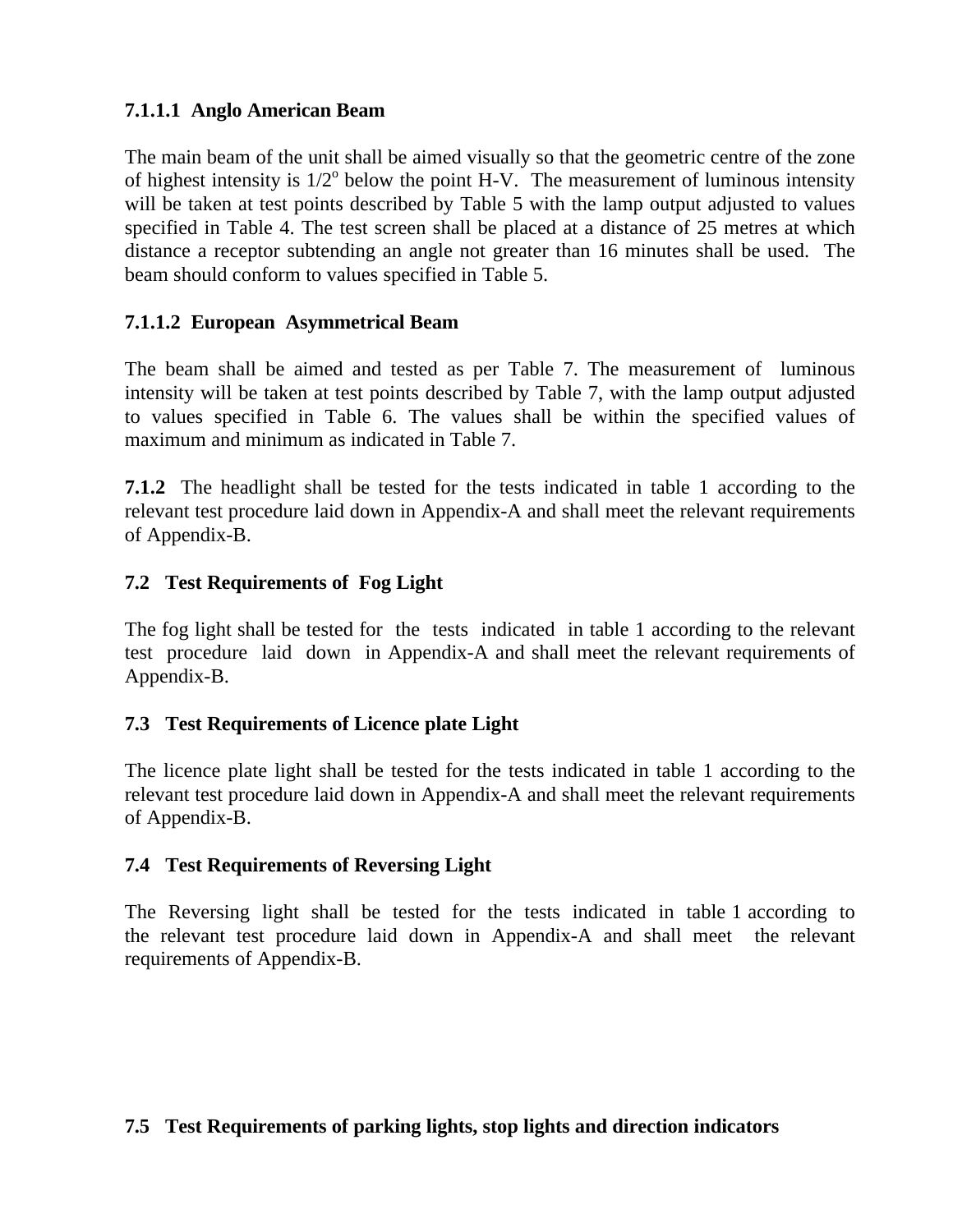The parking light, stop lights and director indicators shall be tested for the tests indicated in table 1 according to the relevant test procedure laid down in Appendix A and shall meet the relevant requirements of Appendix-B.

#### **APPENDIX - A**

#### **TEST PROCEDURES**

#### **1.0 Photometric Test**

The Photometric measurement shall be made at a distance between the light source and the point of measurement specified for the lighting device.

#### **1.1 Testing procedure for head lights**

The headlight shall be mounted on the goniometer with a suitable mounting plate. The power supply shall be connected to the main beam terminals of the headlight under test. The lamp is supplied with the appropriate voltage and current required for the lumen output required for the test as per Tables 4 and 6. All photometric readings shall be taken after the lamp has been lit for 10 minutes under the same condition.

The distance between the source and the photocell shall be 25 metres. The hot spot of the main beam shall be aligned to give maximum reading on the luxmeter. Then both the goniometer scales shall be set to the readings corresponding to the specified main beam position for Anglo American Beam (1/2<sup>o</sup> below H-V line) and for European Asymmetrical Beam (34' Below H-V line figure-2).

#### **1.2 Testing procedure for parking lights stop lights and direction indicators**

**Apparatus** - A suitable apparatus for marking photometric measurements of luminous intensity of these lighting and signalling equipment is shown in fig. 9. The photometer is based on the principle that the screen placed in the focal plane of the collimating lens will show on a reduced scale, the appearance at a great distance of the cross-section of the beam of light emitted. Further details of the photometer are as follows :

- (a) **Collimating lens** This may be a simple lens, but the focal length should be not less than six times the diameter of the lens. The collimating lens diameter shall be at least equal to the greatest width of the lens of the tall-light under test.
- (b) **Screen** The aperture in screen should be circular and should subtend an angle not greater than 1 degree at the collimating lens. The screen should be placed at the focal distance of the collimating lens.
- (c) **Photo electric cell** This should preferably be of the photoemissive type, the output of which is fed into a suitable measuring device. The photo electric cell should be adequately colour corrected.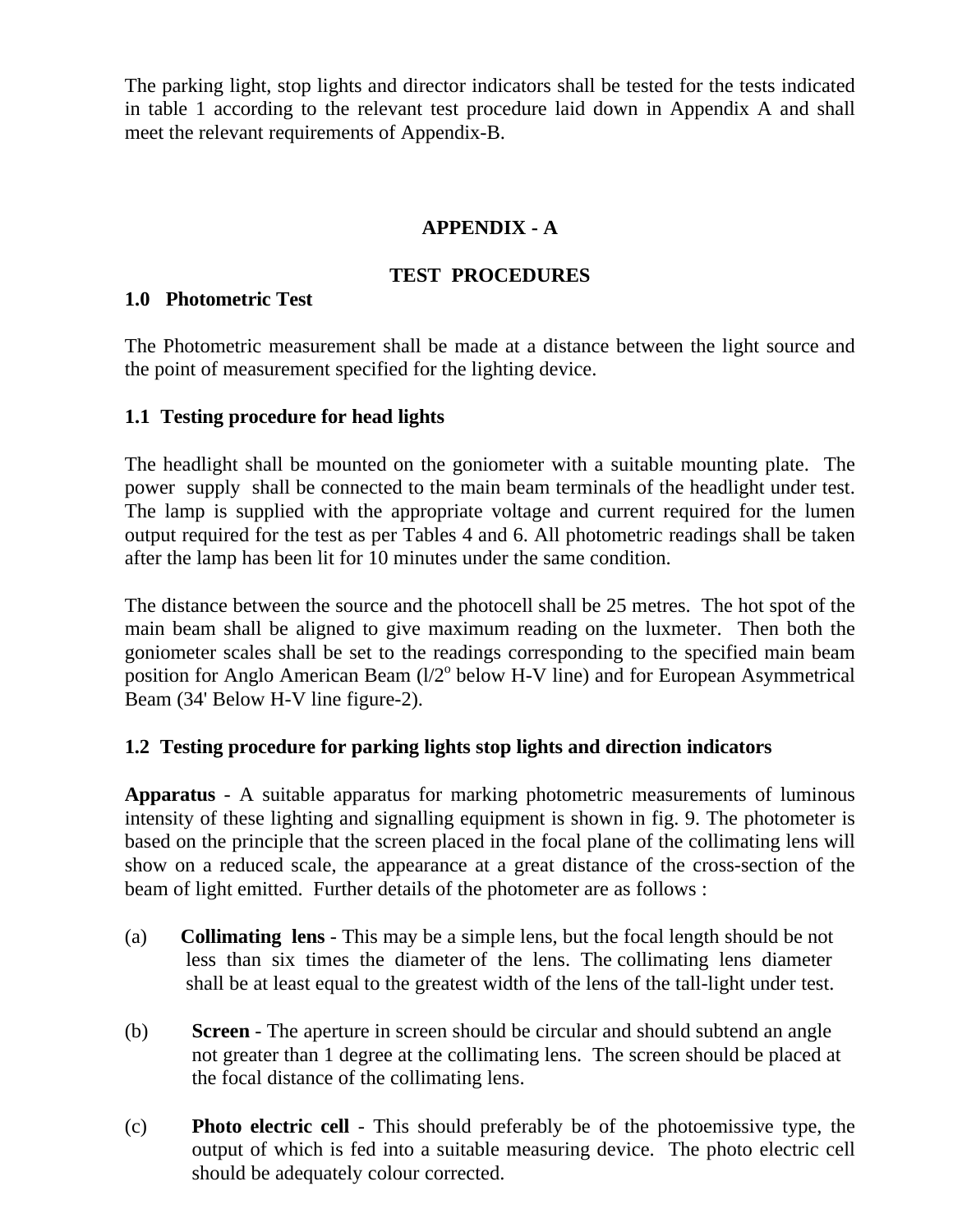**Procedure** - In order to reduce errors resulting from inter-reflections between the collimating lens and the unit under test, the latter should be at a distance of not less than 30 cm from the collimating lens.

Calibration of the apparatus is carried out by substituting a standard light source for the test piece. The test piece is mounted on a tilting support so that its centre remains in a constant position and the required angles of view are obtained by tilting the test piece and so altering the direction of view.

The photometric readings are taken by swivelling the goniometer to the required degree of turning as indicated in the Table 8 for Parking lights, stop fights and table 11 for direction indicators.

#### **1.3 Testing procedure for Fog Lights**

The Illumination produced by the fog light shall be determined by means of a vertical screen set up 25 metres forward of the lens of the fog light (see fig. 8). In the case of type of construction other than a sealed beam type, a colourless bulb standard (reference) lamp of the type specified by the manufacturer shall be used. It shall be supplied with electric current at a voltage such that it produces the light flux prescribed for the tests corresponding to its type.

The fog light shall produce on the screen over a width of not less than 2.25 meters on both sides of the line V V as symmetrical cut off approximately sufficiently close to the horizontal to enable adjustment to be performed with its aid.

The fog light shall be so directed that the cut off on the screen is 500mm below the line HH.

When so adjusted, the fog light shall meet the requirements set out in table 9.

#### **1.4 Testing procedure of Reversing Lights**

Photometric measurements shall be made with a photometer or a luxmeter, keeping the photocell at least 3 metres from the lamp.

The lamp shall be mounted on a goniometer which is capable of giving minimum  $180^\circ$ rotation to the lamp in the horizontal plane and  $\pm 20^{\circ}$  movement in the vertical plane from the axis of reference. The turn point shall be the optic centre of the lamp. The photocell or other similar transducer shall be mounted at the same height as the optic centre of the reversing light.

The light from a single light, when used in a two light system, shall meet the photometric requirements shown in Table 10.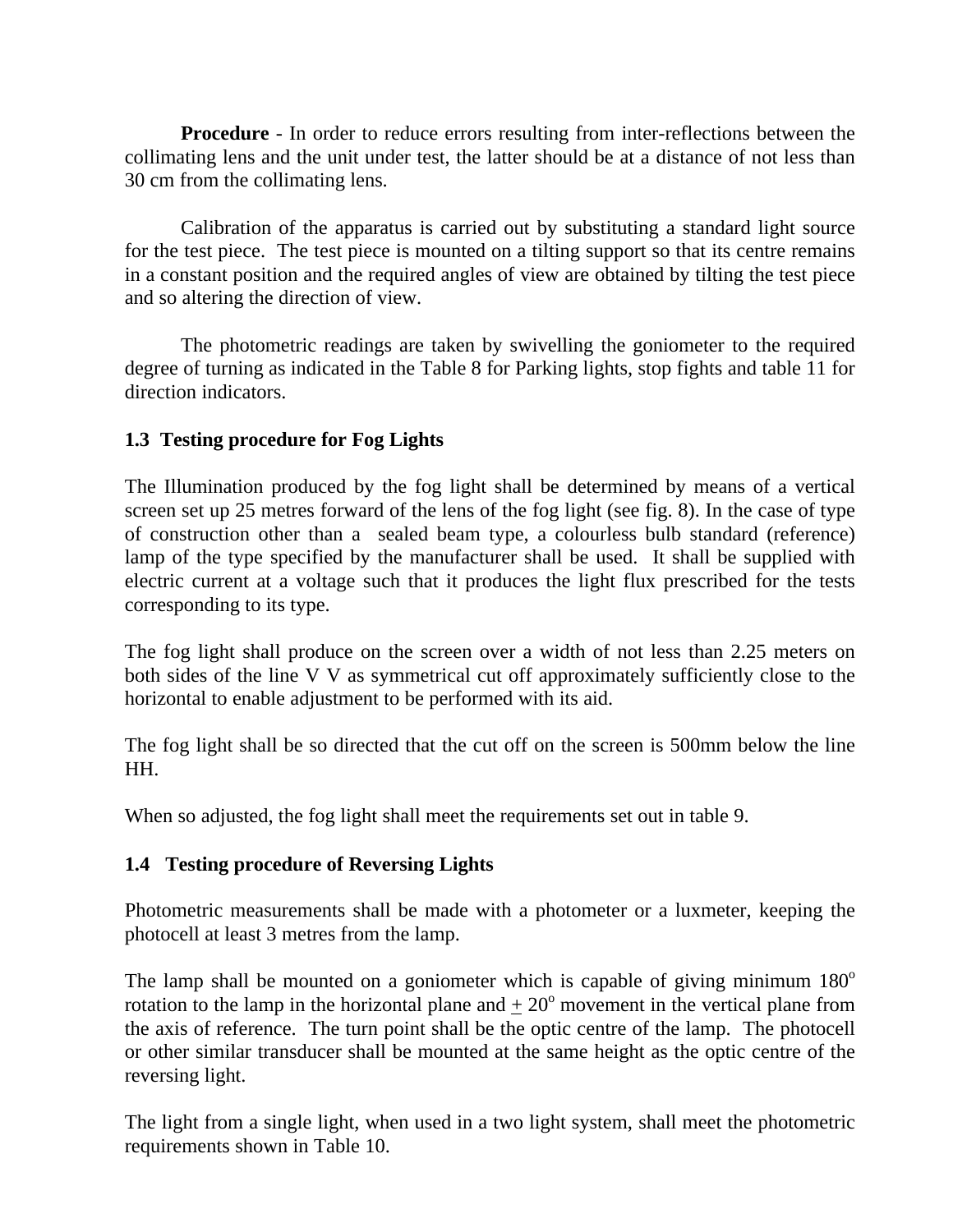When only one reversing light is used it shall meet the photometric requirements of table 10.

When two lights of the same or symmetrically opposite design are used, the reading along the vertical axis and the average of the readings for the same angle left and right of vertical for one lamp shall be used to determine compliance with the requirements of Table 10. If two lamps of differing designs are used, they shall be tested individually and the values added to determine that the combined units meet twice the candle power requirements.

When photometric measurements are taken, stray reflections shall be avoided by appropriate masking.

The direction  $H=0^{\circ}$  and  $V=0^{\circ}$  corresponds to the axis of reference. On the vehicle it is horizontal and parallel to the median longitudinal plane of the vehicle and oriented in the required direction of visibility. It passes through the centre of reference. The values shown in the Table 10, give, for the various direction of measurement the minimum intensity in candela (Cd).

The intensity requirements for a particular direction of observation shall be satisfied if the required intensity is obtained in a direction deviating by not more than one quarter of a degree from the direction of observation. The intensity along the axis of reference shall be not less than 80 candelas. The intensity of light emitted in all directions in which the light can be observed shall not exceed :

- (i) 300 candelas in directions in or above the horizontal plane.
- (ii) 600 candelas in directions below the horizontal plane.

#### **1.5 Testing procedure of Licence Plate Light**

All luminance measurements shall be made on a rectangular test plate of a clean white blotting paper mounted on the number plate holder in the position of the location taken by the number plate. The location of the test plate shall be 1.6 mm in front of the face of the number plate holder. The test points shall be located on the face of the test plate as given in Fig. 3. The measurements shall be taken in a darkened surrounding. This condition shall remain constant throughout the complete series of measurement.

#### **2.0 Colorimetric test**

The lighting devices and the reflecting devices shall be tested to check the colour of the light from the device for compliance with the colour specifications. The devices shall be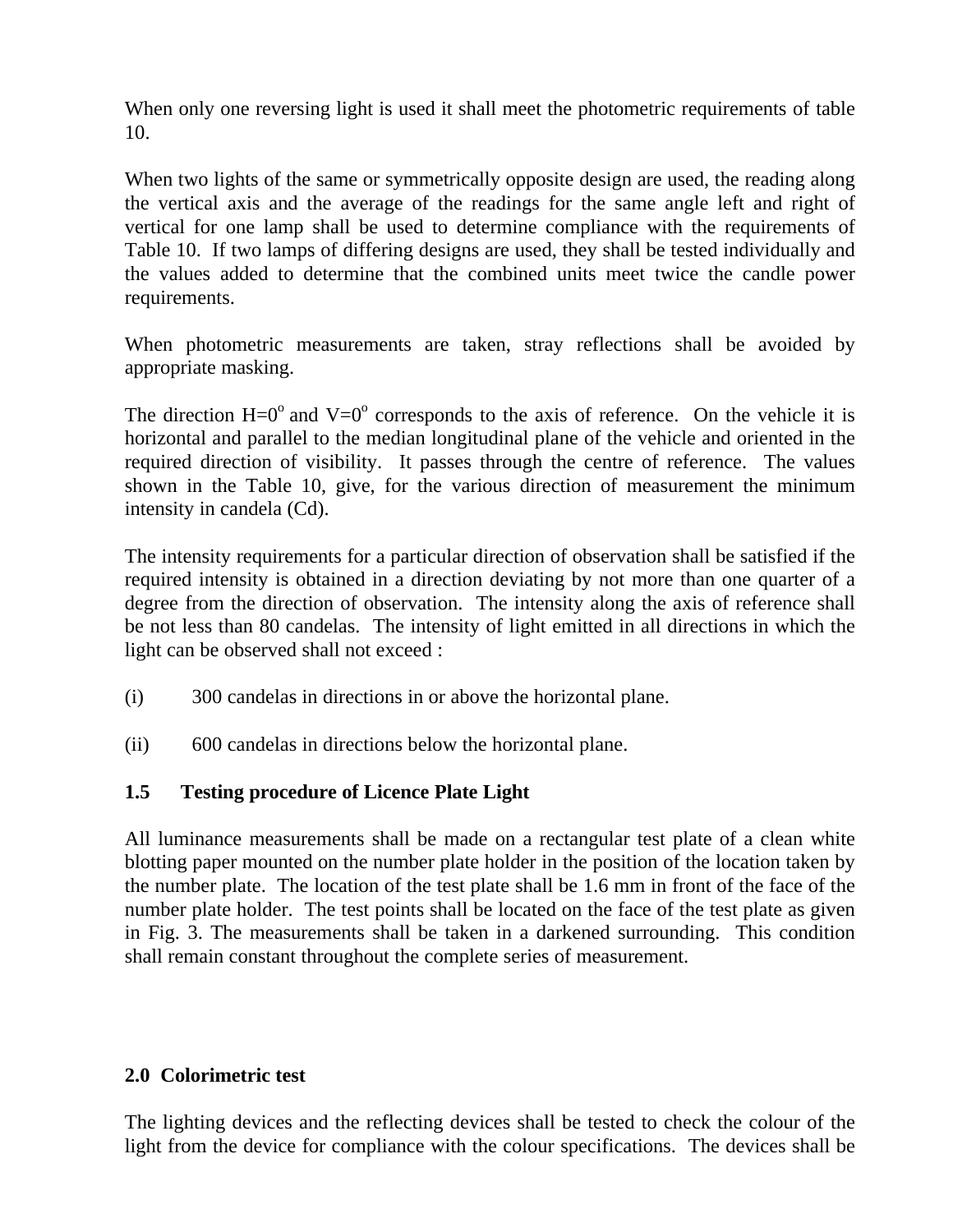operated at design voltages. The components (bulbs, caps, lenses and the like) shall be tested in a fixture of manner simulating the intended application.

#### **2.1 Visual method**

In this method, the colour of the light from the device under test is compared visually with the colour of the light from a standard source. The standard source may consist of a filter or limit glass.

The standard shall be as close as possible to the limits listed in the definition.

The colour of the filter is determined spectrophotometrically. The standard source filter shall be certified for the particular colour and chromaticity coordinates by authorised national/international laboratory.

Red - Red shall not be acceptable if it is less saturated (paler), yellower or bluer the limit standards.

Amber - Amber shall not be acceptable if it is less saturated (paler), greener or redder than the limit standards.

White - White shall not be acceptable if its colour differs materially from that of CIE source A (fig. 1).

Green - Green shall not be acceptable if it is less saturated (paler), yellower or bluer than the limit standards.

Blue - Blue shall not be acceptable if it is less saturated (paler), greener or redder than the limit standards.

In marking visual appraisals, the light from the device illuminates a portion of the comparator field. The standard source illuminates an immediately adjacent field portion of approximately equivalent area. It is preferable that standard field should surround the comparator field or vice-versa.

The location of the standard source and the test sample shall be adjusted so that comparator fields have equal and uniform luminance (brightness). The test equipment shall be so arranged that light is brought into the comparator field from the full aperture of the device or the component (Table 3).

#### **2.2 Spectro radiometric or spectrophotometric method**

The chromaticity co-ordinates may be computed from the spectral energy distribution curve. This shall be regarded as a referee approach rather than the commonly used method.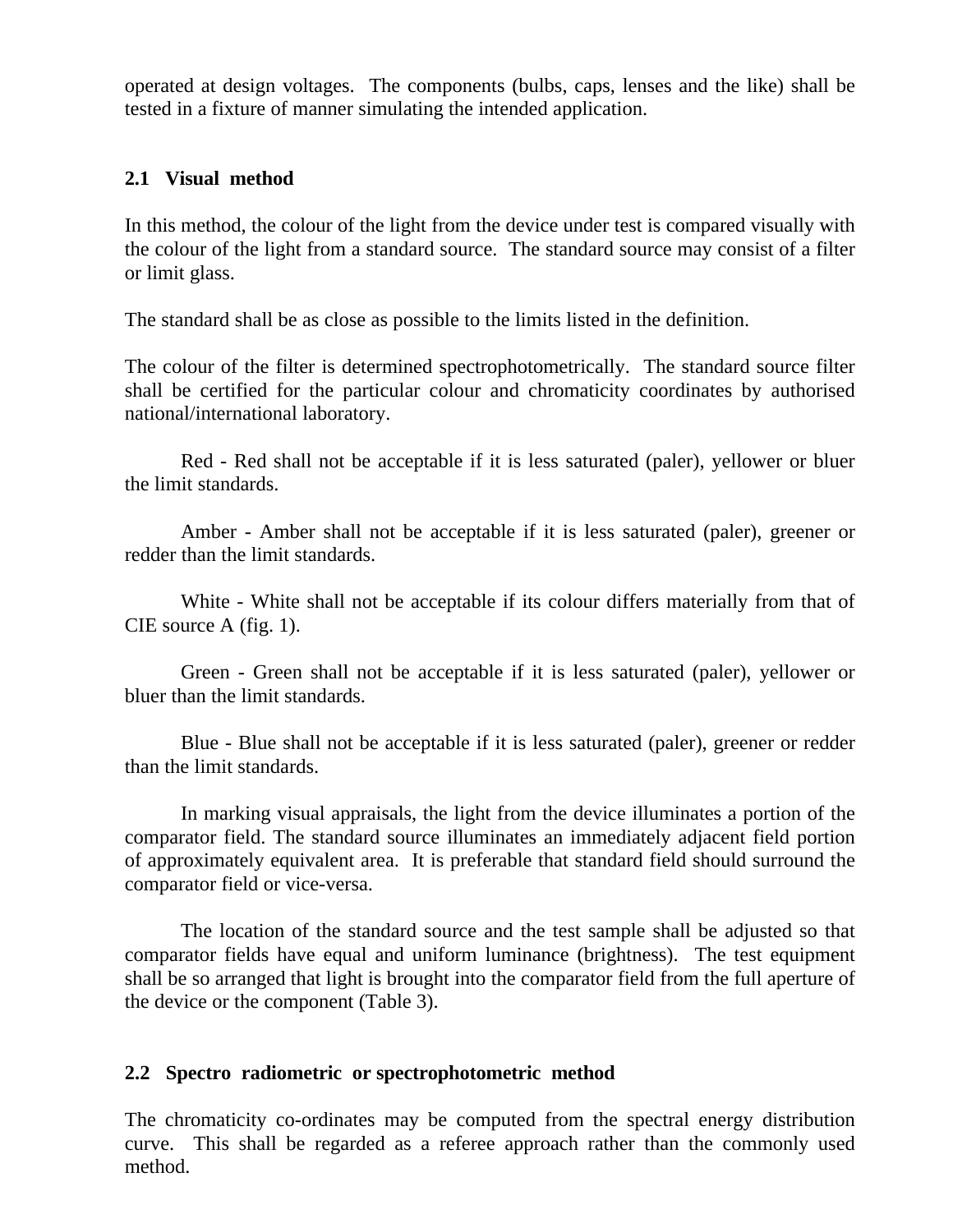#### **3.0 Vibration test**

The test specimen mounted on a suitable support shall be rigidly fixed on a suitable vibrating machine constructed to produce simple harmonic function (a total amplitude of 1.5 mm) and shall be subjected to vibration through a frequency range of 10-55-10 Hz in a period of 1 minute with continuously varying frequencies. The vibration shall be applied for not less than 1 hour in the directions of each of the 3 major axes of the light. At the end of the vibration test, the test specimen shall be examined.

#### **4.0 Test for resistance to oil**

The outer surface of the lens of the sample unit shall be lightly wiped with a cotton cloth soaked in a mixture of petrol and benzol (90:10). After 5 minutes, the surface shall be inspected.

#### **5.0 Corrosion Resistance Test**

#### **Apparatus : Salt Spray Chamber**

 The chamber for this test shall be so constructed that the salt spray is produced in the lower part of the chamber, in the upper part of which the parts to be exposed are suspended.

The construction of the ceiling walls and other parts of the chamber shall be such that no condensate can drip on the test specimen. The spray shall be produced by an atomizer employing compressed air free from all impurities.

In general, a salt spray chamber shown in fig. 5 with a spraying arrangement as shown in fig. 6 and complying with the following requirements would be suitable.

- (a) The cabinet shall approximately be of the dimensions shown, and the cabinet and its internal fittings shall be made of monel metal or other suitable material. A shelf capable of being fitted in the upper or lower part of the cabinet shall be provided.
- (b) The air used for atomizing the salt solution shall be clean. It shall be possible to adjust the pressure by a relief valve or by the pressure outlet of the blower.
- (c) It shall be possible to control the amount of spray by adjusting the position of the lower nozzle C by unscrewing the bottom locknut B. The diameter of nozzle shall be 1.5 mm. A tap and second branch in the air-line shall be available for agitating the salt solution as required.
- (d) The spraying apparatus shall be capable of atomizing not less than 1450 ml salt solution per hour. The quantity of solution sprayed per cubic metre capacity of the chamber shall be approximately 175 ml per minute.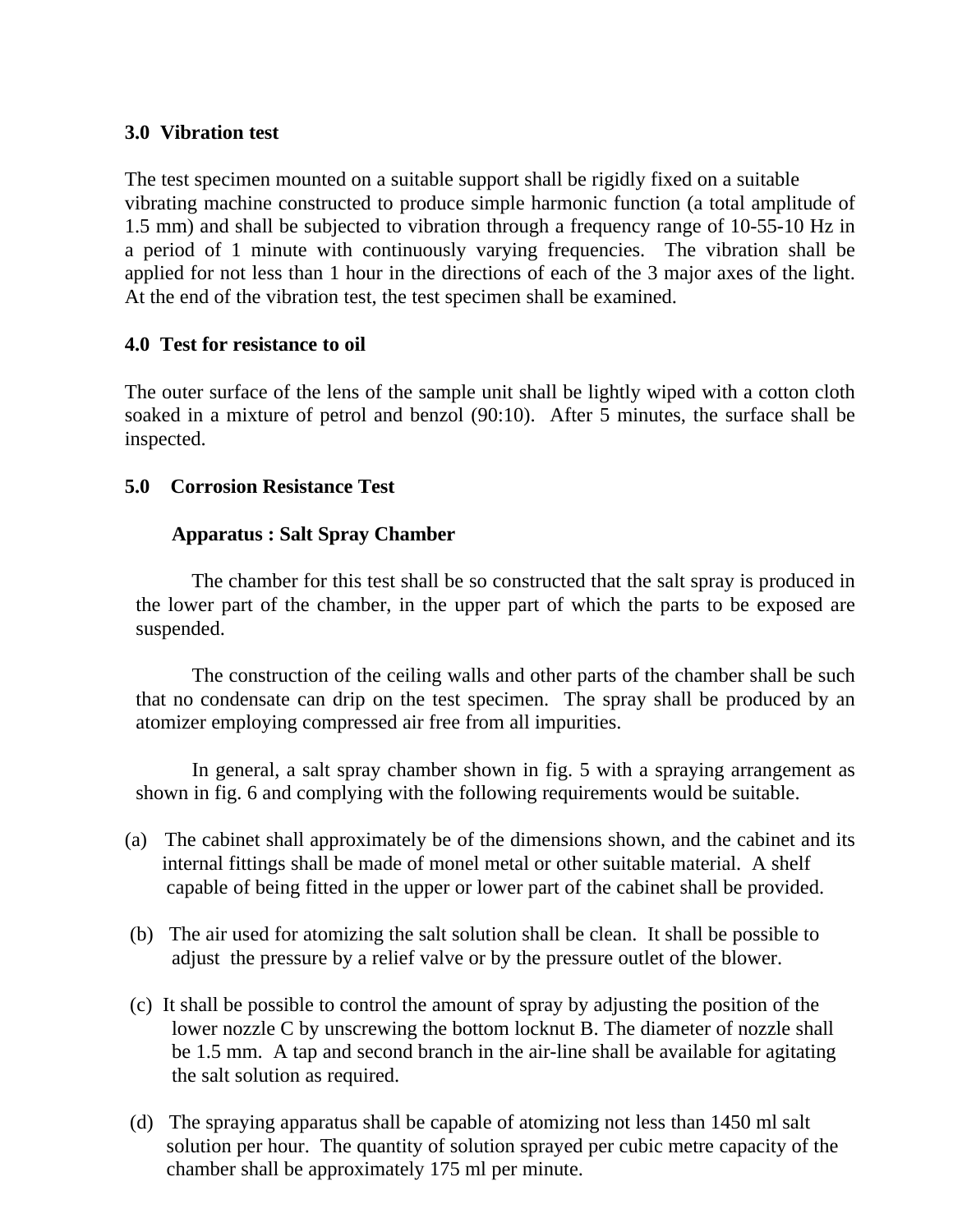(e) A container filled with cotton wool shall be provided as shown in fig. 5. It acts as breather and provides an outlet for the air which is constantly being pumped into the chamber the cotton wool acting as a filter and preventing salt mist from being discharged into the atmosphere.

## **Procedure :**

The nozzle for atomizing the salt solution shall be adjusted for maximum amount of spray.

The pressure of the solution shall be maintained between 29 and 33 kPa. The test piece shall be sprayed in the chamber with 5% solution of sodium chloride in water at the standard temperature of  $27 \pm 2^{\circ}$  C for 50 hours consisting of two periods, each period being of 24 hours of spraying and one hour of draining. The pH of the salt solution shall be such that the collected solution will be in the pH range of 6.5 to 7.2.

#### **6.0 Dust test for Seals & Gaskets**

A sample unit with any drain hole closed shall be mounted in its normal operating position 150 mm from the wall in a box measuring 900 mm in all directions, containing 5 kg. of fine powdered cement. At intervals of 15 minutes this dust shall be agitated by compressed air of fan blower by projecting blasts of air for a two second period in downward direction into the dust in such a way that the dust shall be completely and uniformly diffused throughout the entire cube. The dust is then allowed to settle. In the meantime, the lamp is operated at the rated voltage continuously with an operating cycle of 30 minutes (15 min. lighting and 15 min. off). This test shall be continued for 5 hrs.

#### **7.0 Moisture Test for adequate drainage**

A sample unit shall be mounted in its normal operating position with all drain holes open and subjected to a precipitation of 2.5 mm of water per minute delivered at an angle of 45 degrees from a nozzle with a solid cone spray. The rate of water spray shall be measured by the rise of water in small straight sided pan placed horizontally and completely within the area covered by the water spray. During the moisture test, the unit shall revolve about its vertical axis at a rate of 4 rev/min. This test shall be continued for 12 hours. The water be then be turned off and the unit permitted to drain for 1 hour.

#### **8.0 Heat Resistance Test**

A filament lamp of same wattage as used for photometric tests which has been cleaned by wiping and by operating it outside the unit for 5 minutes shall be fitted to a sample unit without the filament lamp envelope being touched. The unit shall be run with the main beam filament at 7, 14 and 28 V for rated voltages of 6, 12 and 24 V respectively in its normal operating position for one hour in an ambient temperature of approximately  $27^{\circ}$ C.

#### **9.0 Thermal shock resistance test**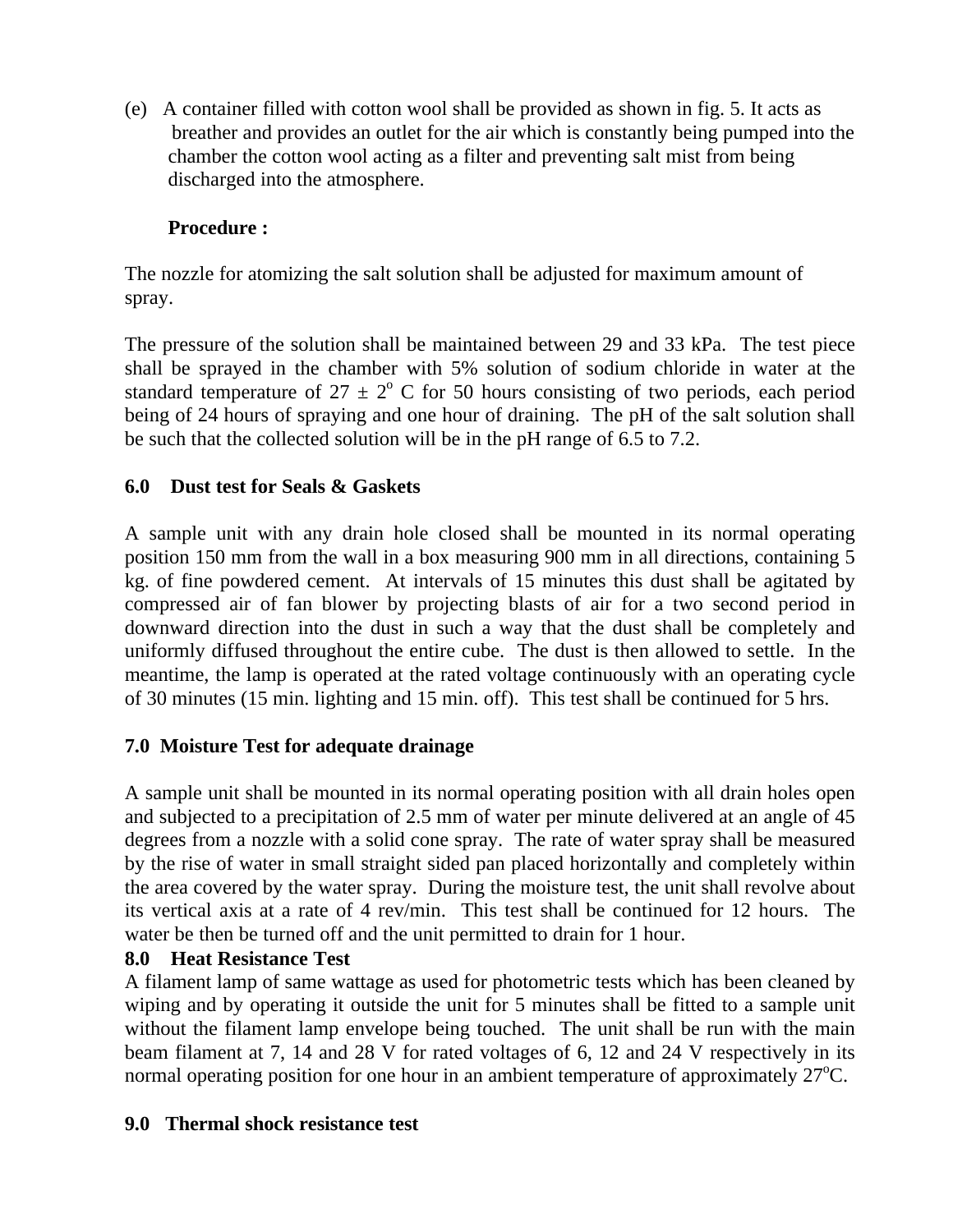A sample unit shall be run for not less than 15 minutes with the filament at 7, 14 and 28 V for rated voltages of 6, 12 and 24 V respectively in its normal operating position in an ambient temperature of approximately  $27^{\circ}$ C. It shall then be disconnected and immediately plunged into water at  $5^{\circ}$ C below the ambient.

#### **10.0 High voltage (flash) test**

The test piece shall be isolated from the condensers, if any, and internally ground, and shall be subjected to flash test, with an alternating current of 500 Vrms at any convenient frequency between 40 and 60 Hz between the end of the terminals and the ground.During this test the lamps shall be removed.

#### **11.0 Warpage test for units with plastic lenses**

The sample unit shall be mounted in its normal position and operated as indicated below at design working voltage in an oven controlled at  $50 \pm 1$  deg.C for a duration of 1 hour.

| Device                                         | Steady<br>Burn | 5 On 3 On<br>5 Off 12 Off | Steady<br>flash       |
|------------------------------------------------|----------------|---------------------------|-----------------------|
| Licence                                        | X              |                           |                       |
| Tail, Fog tail<br>Park                         | X              |                           |                       |
| Stop, Back up,<br>Reversing, Rear<br>cornering |                | X                         |                       |
| Cornering                                      |                | X                         |                       |
| Direction<br>Indicator                         |                |                           | X.                    |
| <b>Illuminating</b> (Fog                       |                |                           |                       |
| lamp, Driving<br>lamps)                        | X              |                           | (cycle time : minute) |

#### **12.0 Deterioration Test**

The reflector of the lamp shall be placed in a circulating air hot chamber at  $100^{\circ}$ C for 1 hour. Then it shall be taken out and kept in the ambient temperature. After which, the following tests shall be carried out on each lamp independently :

(1) Acid proof test : The reflector shall be immersed in a 1% sulfuric acid solution for 10 minutes.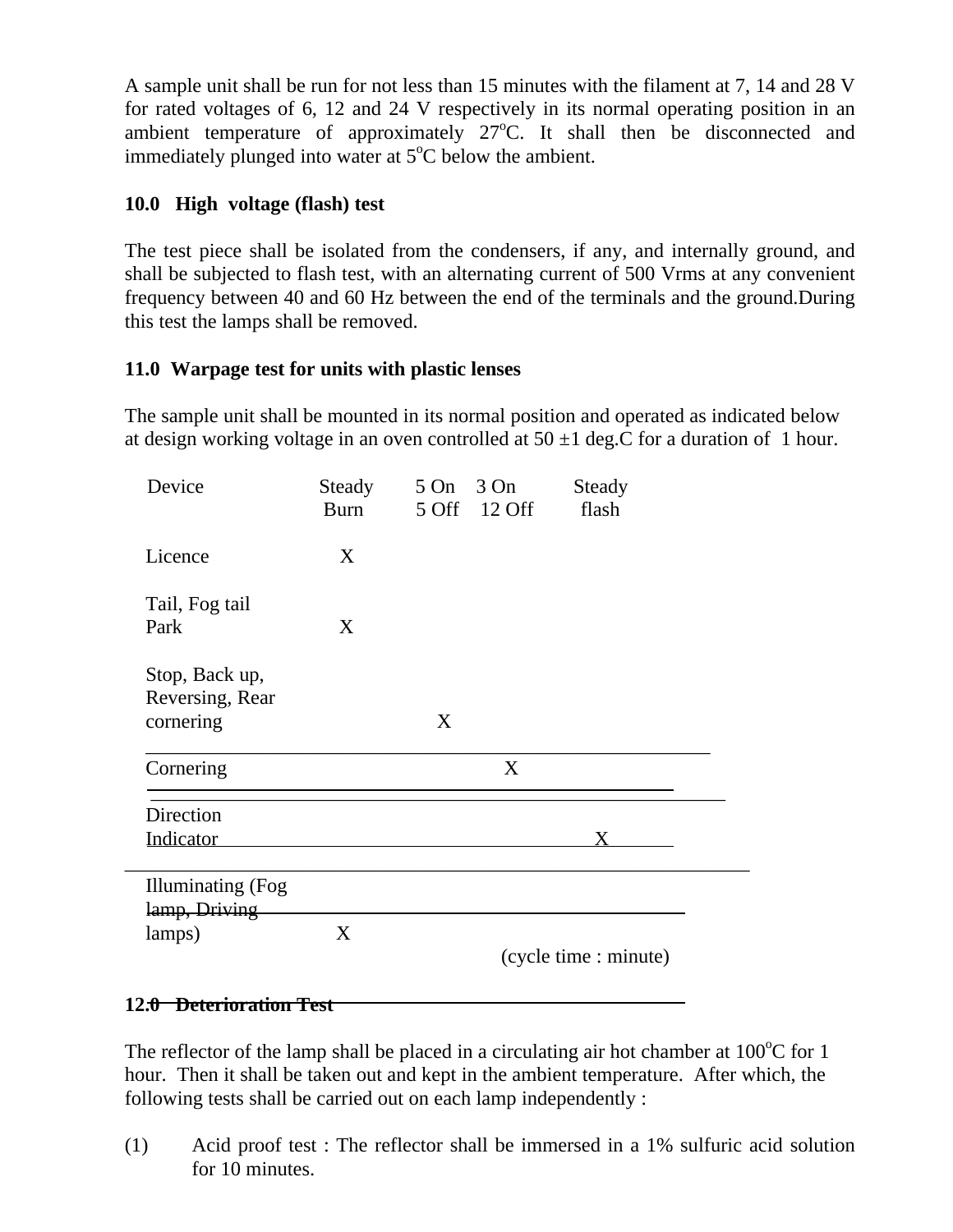- (2) Alkali proof test : The reflector shall be immersed in a 1% caustic potash solution for 10 minutes.
- (3) Salt solution proof test : Shall be immersed in a 3% sodium chloride solution for 10 minutes.

The test specified in this section shall not be carried out on the sealed beam type lamp. The tests shall be carried out in the solution at normal temperature instead of the product, on the test piece made under the same manufacturing condition as the products may be used for test.

#### **13.0 Test for resistance in thinner**

The outer surface of the lens of the sample unit shall be lightly wiped with a cotton cloth soaked in a commercially available thinner. After 5 minutes, the surface shall be inspected.

#### **APPENDIX - B**

#### **TEST REQUIREMENTS**

#### **1.0 Photometric Test Requirements**

#### **1.1 Requirements for Headlights**

The photometric test shall meet the requirements as specified in Table 5 and 7 when tested by the procedure as laid down in Appendix-A, clause 1.1 as applicable for the headlight pattern being tested. The photometric values of headlights shall be obtained with lamps with lumen outputs as specified in Appendix-A clause 1.1.

**Note :** If, however, lamps of other lumen values are used for this photometric test, the photometric values will have to be changed proportionately.

#### **1.2 Requirements for parking lights, stop lights and direction indicators**

The photometric test shall meet the requirements as specified in Table 8 and Table 11 when tested by the procedure as laid down in Appendix-A, clause 1.2 as applicable for the lighting unit under test.

#### **1.3 Requirements for fog lights**

The fog lights shall meet the photometric test requirements as specified in Table 9 when tested by the procedure as laid down in Appendix-A. clause 1.3.

#### **1.4 Requirements of Reversing light**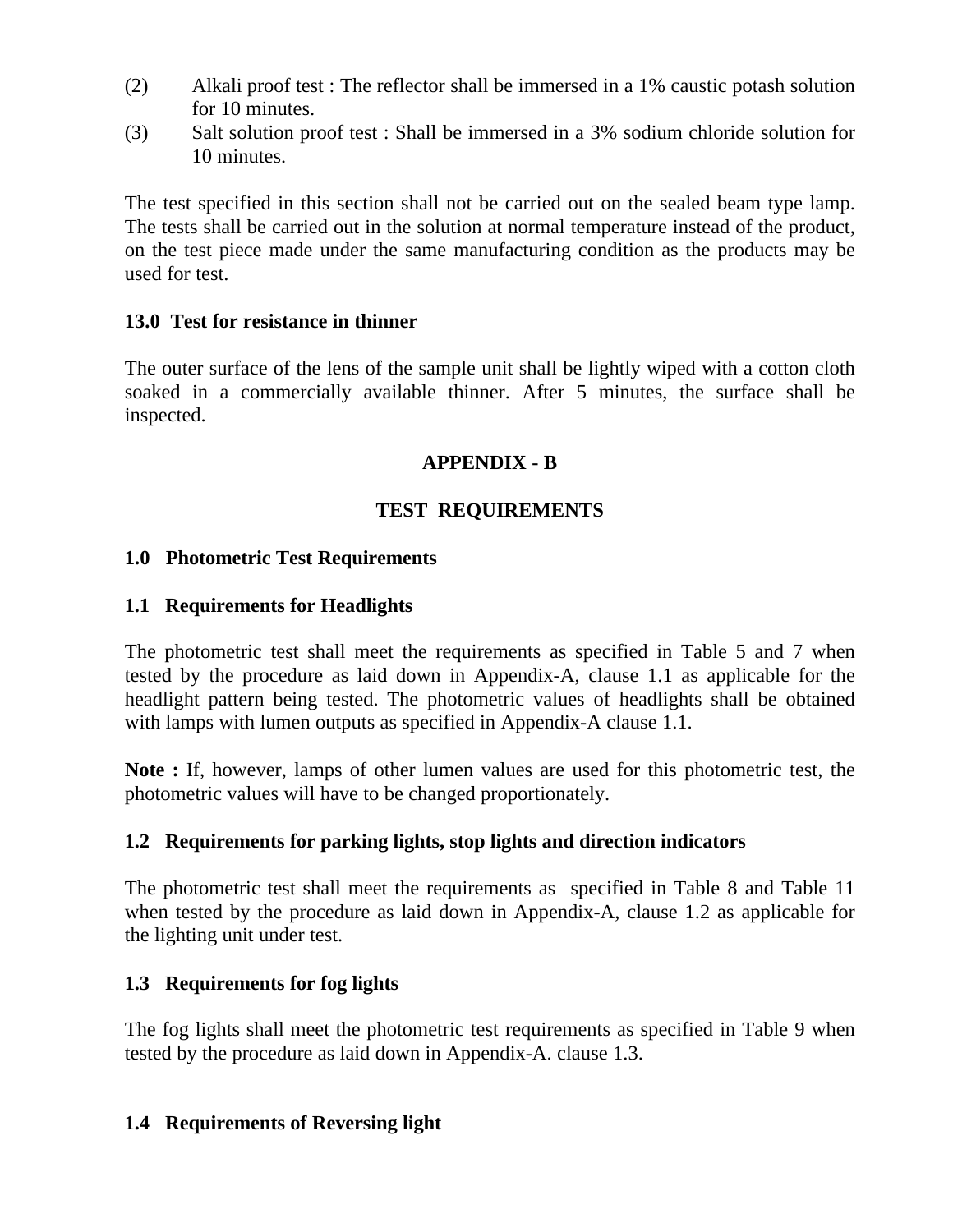When Reversing lights are tested by the procedure laid down in Appendix-A, clause 1.4 the photometric requirements shall be met as in Table 10.

#### **1.5 Requirements of Licence plate light**

When tested by the test procedure laid down in Appendix-A, clause 1.5, the licence plate light shall meet the requirements as below :

- (a) The luminance in each of the test points (see fig. 3) shall not be less than 2.5  $cd/m<sup>2</sup>$  and
- (b) The gradient of the luminance at any two test points shall not exceed twice the lowest luminance (C) per centimetre. In other words, if A and B are the luminance at two points, then

A-B

 $\sim$  - <2 C

Distance in cm between A and B

#### **2.0 Colorimetric Test Requirements**

The colorimetric test shall meet the requirements as specified in Table 3, when tested by the procedure laid down in Appendix-A, clause 2.0.

#### **3.0 Requirements of vibration test**

When tested by the procedure laid down in Appendix-A, clause 3.0, the unit under test shall not show evidence of material defects, lens or reflector rotation, displacement or rupture of parts except filaments lamp failures.

#### **4.0 Requirements of Resistance to oil test**

When tested by the procedure laid down in Appendix-A. clause 4.0, the unit under test shall not show any visible change.

#### **5.0 Corrosion Resistance test requirement**

When tested by the procedure laid down in Appendix-A, clause 5.0, the unit under test shall not show a corrosion which shows a change of more than 10% variation in the photometric testing as tested in Appendix-A. clause 1.0.

#### **6.0 Requirements of Dust Test for seals and gaskets**

After the unit is tested by the procedure laid down in Appendix-A. clause 6.0 the exterior surface of the unit shall be cleaned and the photometric test repeated and if the maximum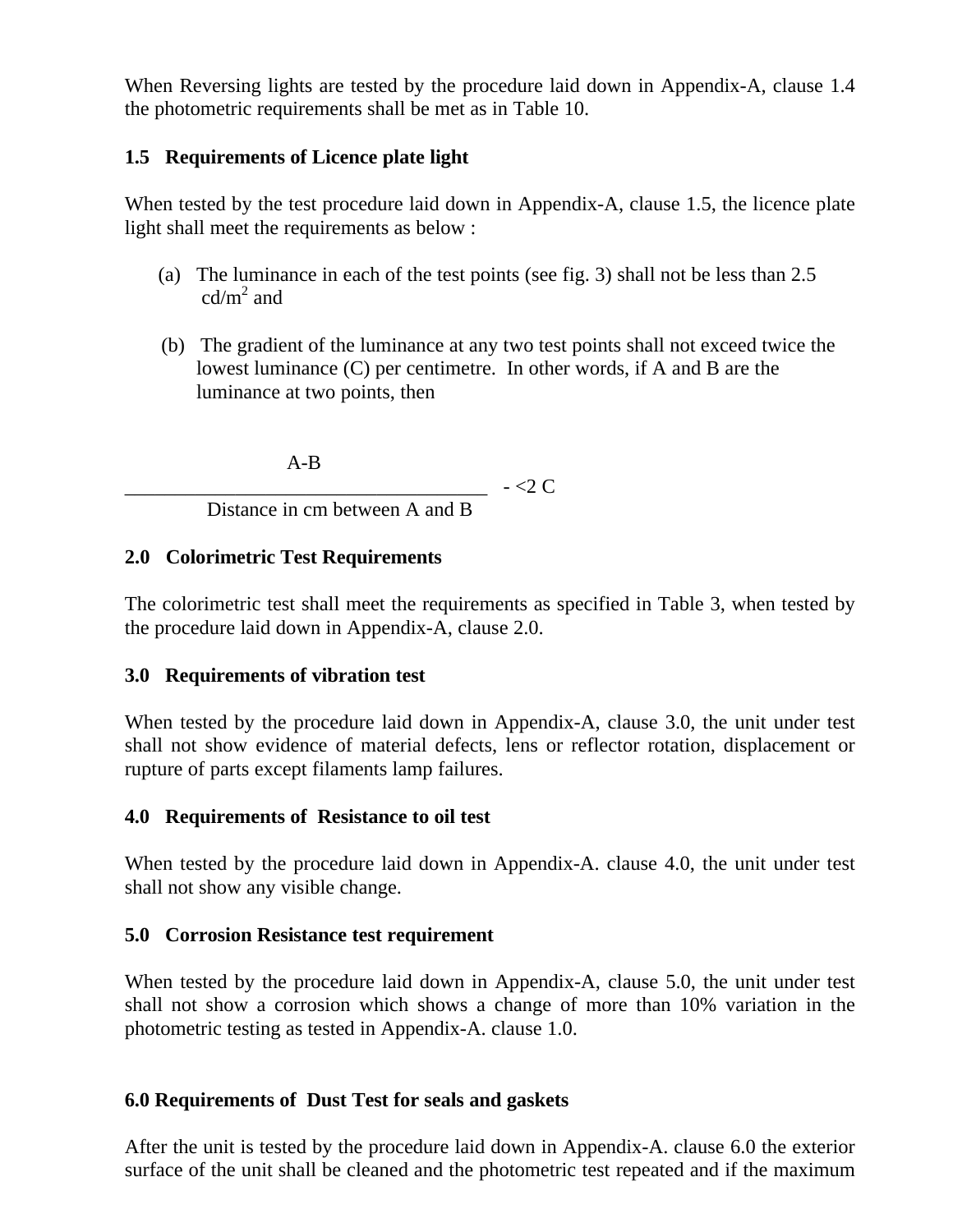intensity is within 10% of the maximum value found in the photometric test, it shall be considered adequately dust tight.

#### **7.0 Requirements of Moisture test**

When tested by the procedure laid down in Appendix-A, clause 7.0, the unit under test shall not accumulate moisture in excess of 2 ml.

#### **8.0 Requirements of heat resistance test**

When tested by procedure laid down in Appendix-A, clause 8.0, the unit under test shall not show deterioration of the reflecting surface.

#### **9.0 Requirements of thermal shock resistance test**

When tested by the procedure laid down in Appendix-A, clause 9.0, no cracking or fracture of the lens shall occur.

#### **10.0 Requirements of high voltage or flash test**

When tested by the procedure laid down in Appendix-A, clause 10.0, the test specimen shall satisfactorily withstand this test without arcing or puncture.

#### **11.0 Requirements of warpage test**

When tested by the procedure laid down in Appendix-A, clause 11.0, there shall be no evidence of excessive warpage of lenses which would affect the proper functioning of the unit.

#### **12.0 Requirements of deterioration test**

When tested by the procedure laid down in Appendix-A, clause 12.0, the reflectors reflecting surfaces shall show no significant changes.

#### **13.0 Requirements of resistance to thinner test**

When tested by the procedure laid down in Appendix-A, clause 13.0, the unit under test not show any visible change.

#### **APPENDIX - C**

#### **CODE OF PRACTICE FOR INSTALLATION OF STOP, TAIL AND TURN SIGNAL LIGHTS**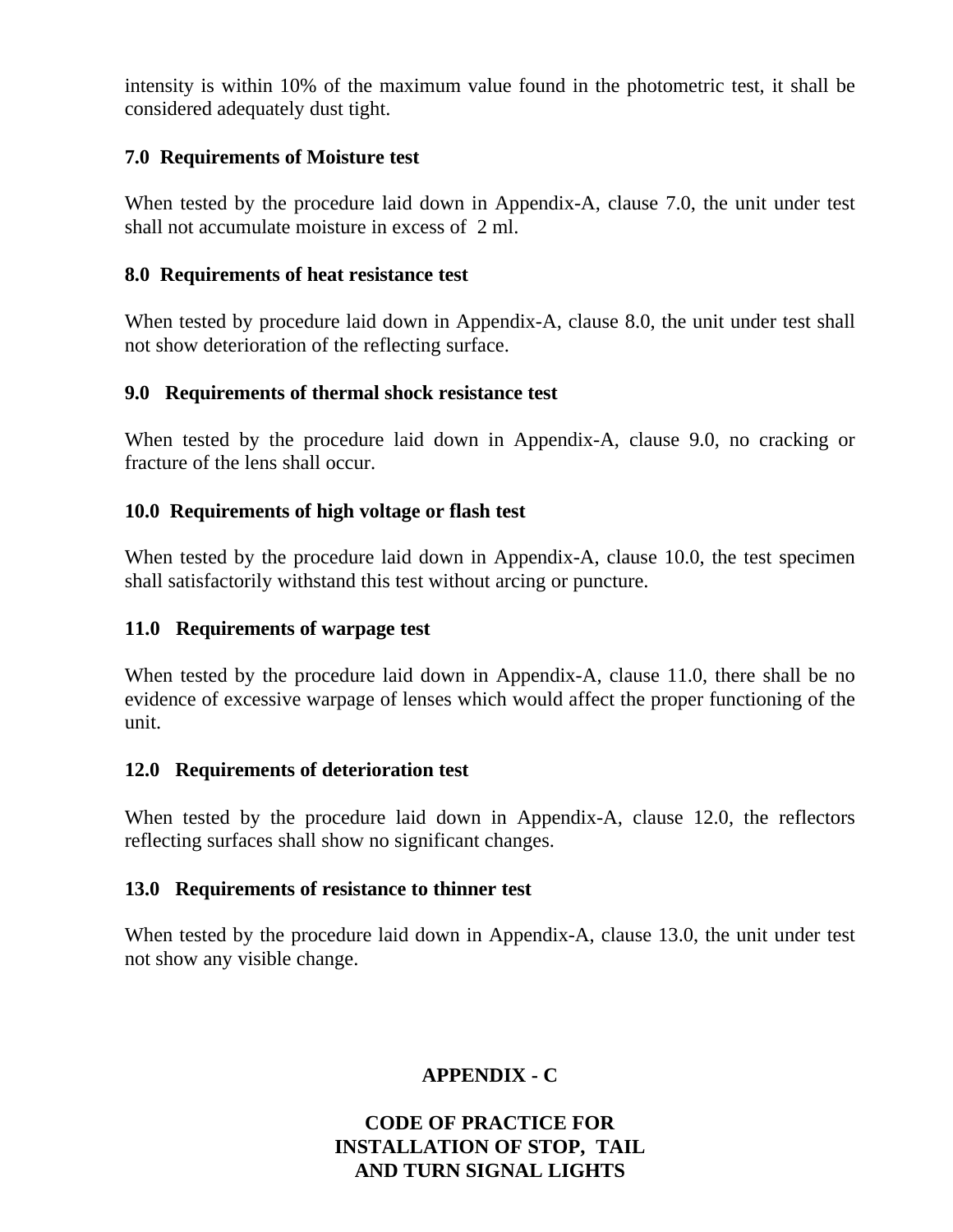#### **FOR AUTOMOBILES**

#### **1.0 General requirements**

The lights shall be so fitted that under normal conditions of use they retain the characteristics laid down in this standard. In particular it shall not be possible for the adjustment of the lights to be inadvertantly disturbed.

For all lights including those mounted on the side panels the reference axis of the light when fitted to the vehicle shall be parallel to the bearing plane of the vehicle on the road and in addition it shall be parallel to the median longitudinal plane of the vehicle. In each direction, a tolerance of  $\pm 3^{\circ}$  shall be allowed.

In the absence of specific requirements, the height and alignment of the lights shall be checked with the unladen vehicle placed on a flat, horizontal surface.

In the absence of specific requirements, lights constituting a pair shall be fitted on the vehicle symmetrically in relation to the median longitudinal plane. They shall have substantially identical photometric requirements.

The maximum height above ground shall be measured from the highest point and the minimum height from the lowest point of the illuminating surface.

The colours of the light emitted shall be as follows

- (a) Stop Light : Red
- (b) Tail Light : Red
- (C) Turn Signal light : Amber

#### **2.0 Stop Light**

Each vehicle shall be provided with minimum 2 stop lights. No individual specification is being laid down for arrangement.

Width - The horizontal distance between the two stop lights shall be not less than 600 mm. This distance may be reduced to 400 mm, if the overall width of the vehicle is less than 1300 mm.

 Height - The height above the ground shall be not less than 350 mm and not more than 1500 mm,. However, the height shall not be more than 2100 mm, if the shape of the body work makes it impossible to keep it within 1500 mm.

Location - The stop lights shall be installed at the rear of the vehicle.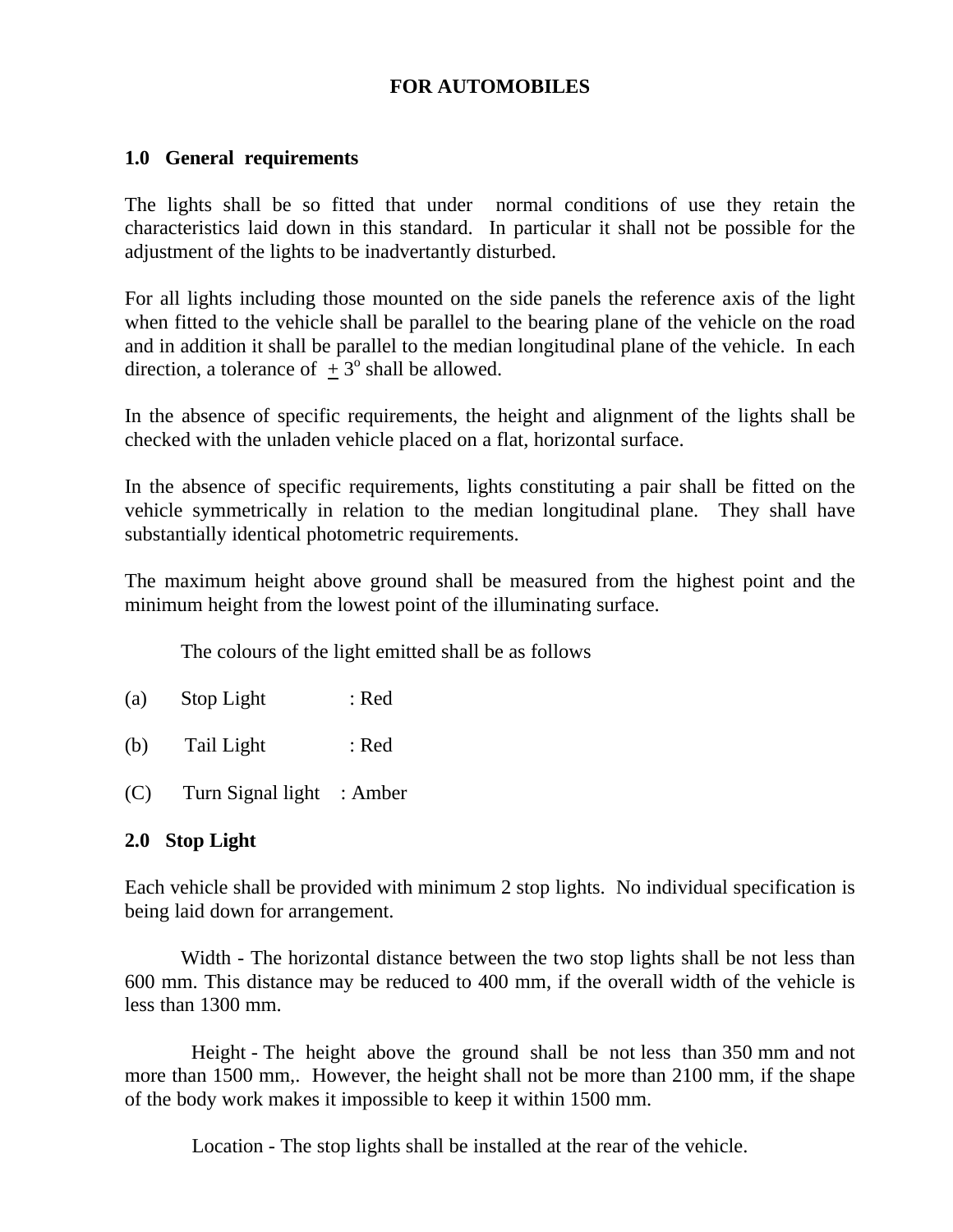Geometric visibility - The horizontal angles shall be  $45^{\circ}$  outwards and inwards. The vertical angle shall be  $15^{\circ}$  above and below the horizontal. The vertical angles below the horizontal may be reduced to  $5^\circ$  in the case of lights fitted at a height less than 750 mm above the ground.

 Alignment - The alignment of the stop lights shall be towards the rear of the vehicle.

Stop light may be grouped with one or more rear lights, or combined with another light. However, it shall be reciprocally incorporated with the tail light or rear parking light only.

The stop light shall light up when service brake is applied.

#### **3.0 Tail Lights**

Every vehicle shall be provided with 2 tail lights. No Individual specification is being laid down for arrangement.

Width - The point on the illuminating surface farthest from the vehicle's median longitudinal plane shall be not more than 400 mm from the extreme outer edge of the vehicle.

The distance between the inner edges of the two illuminating surfaces shall be not less than 600 mm. This distance may be reduced to 400 mm, where the overall width of the vehicle is less than 1300 mm.

Height - The height of tail lights above the ground shall be not less than 350 mm and not more than 1000 mm. However, the distance shall not be more than 2100 mm, if the shape of the body work makes it impossible to keep it within 1000 mm.

Location - The tail lights shall be installed at the rear of the vehicle.

Geometric visibility - The horizontal angle for the two tail lights shall be either  $45^{\circ}$  inward and  $80^{\circ}$  outward. The vertical angles shall be  $15^{\circ}$  above and below in the case of lights fitted at a height less than 1000 mm above the ground.

Tail lights may be grouped with any other rear light, or combined with the rear number plate light and reciprocally incorporated with the stop light or rear fog light or the rear parking light.

#### **4.0 Turn Signal Lights**

The assembly of the turn signal light according to categories 1, 2 and 5, on the vehicle shall constitute either of the following arrangement (see fig. 10).<sup>\*</sup>

(a) Arrangement A - For motor vehicles, and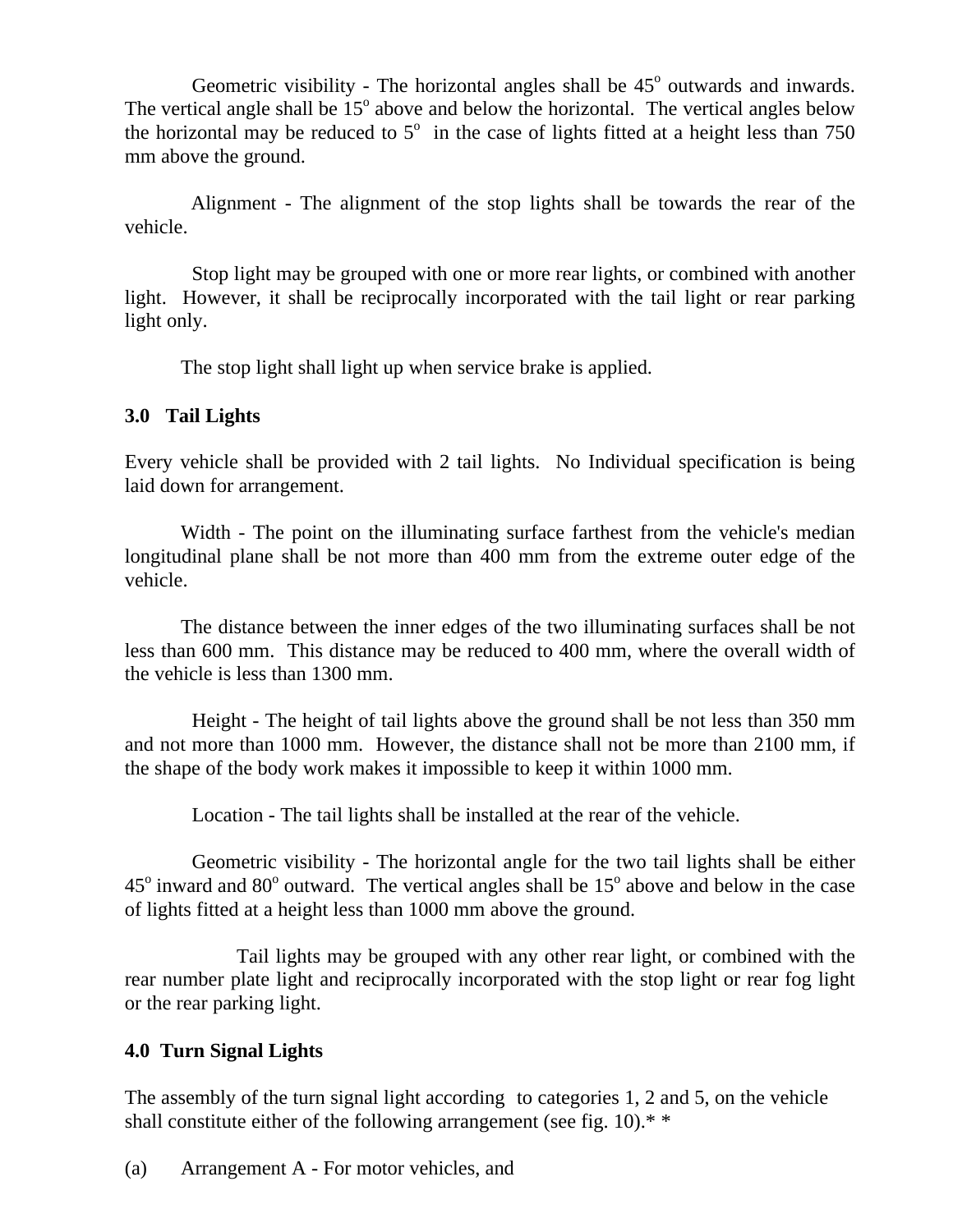(b) Arrangement B - for trailers

Arrangement A shall be as given below

- :(a) Two front turn signal lights (category 1)
- ;(b) Two rear turn signal lights (category 2); and

(c) Two repeating turn signal lights, compulsory for heavy duty commercial vehicles and recommended for other vehicles (category 5).

\* \*The number of devices shall be such as to emit signals corresponding to one of the arrangement referred above.

\* \*Arrangement B shall consist of two rear turn signal lights (category 2).

Width - The edge of the illuminating surface of the turn signal light farthest from the median longitudinal plane of the vehicle shall not be more than 400 mm from the extreme outer edge of the vehicle. The distance between the inner edges of the two illuminating surface shall be not less than 600 mm. Where the vertical distance between the rear turn signal light and the corresponding tail light is not more than 300 mm the distance between the extreme outer edge of the vehicle and the outer edge of the rear turn signal light shall not exceed by more than 50 mm of the distance between the extreme outer edge of the corresponding tail light. For front turn signal light the illuminating surface shall be not less than 40 mm away from the illuminating surface of the dipped beam or front fog light, if any. A smaller distance shall be permitted if the luminous intensity in the reference axis of the turn signal light is equal to at least 400 cd.

Height - The height of the turn signal light above the ground shall be as given below:

- (a) Not less than 500 mm for category 5
- (b) Not less than 350 mm for categories 1 and 2;and
- (c) Not more than 1500 mm for all categories.

If the structure of the vehicle makes it impossible to keep to this figure, the highest point of the illuminating surface may be at 2300 mm in case of category 5 and at 2100 mm in the case of categories 1 and 2.

Length - The distance between the center of reference of the illuminating surface of the turn signal light (arrangement A) and the transverse plane which marks the forward boundary of the vehicles overall length, shall not exceed 1800 mm. If the structure of the vehicle makes it impossible to comply with the minimum angles of visibility, the distance may be increased to 2500 mm, if the vehicle is equipped in conformity with arrangement A.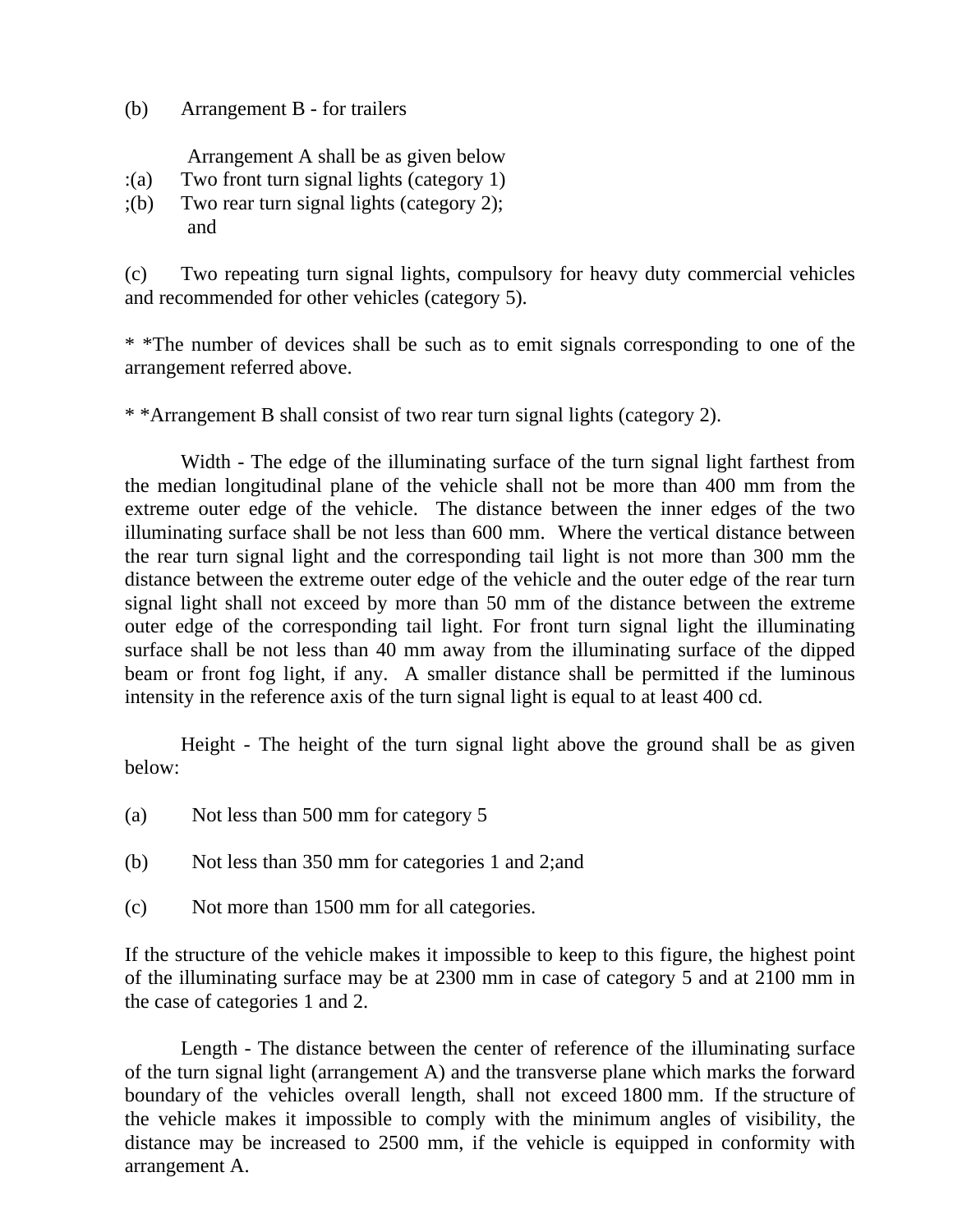Geometric visibility - The horizontal angles shall be as shown in fig. 10. The vertical angles shall be  $15^{\circ}$  above and below the horizontal. The vertical angle below the horizontal may be reduced to  $5^\circ$  in case of turn signal lights of arrangements A, if they are less than 750 mm above the ground.

Turn signal lights may be grouped with one or more lights, or combined with another light. However, they shall be but reciprocally incorporated with a parking light only. Turn signal lights shall switch on independent of the other lights. All turn signal lights on one side of the vehicle shall be switched on and off simultaneously by means of one control and must flash in phase.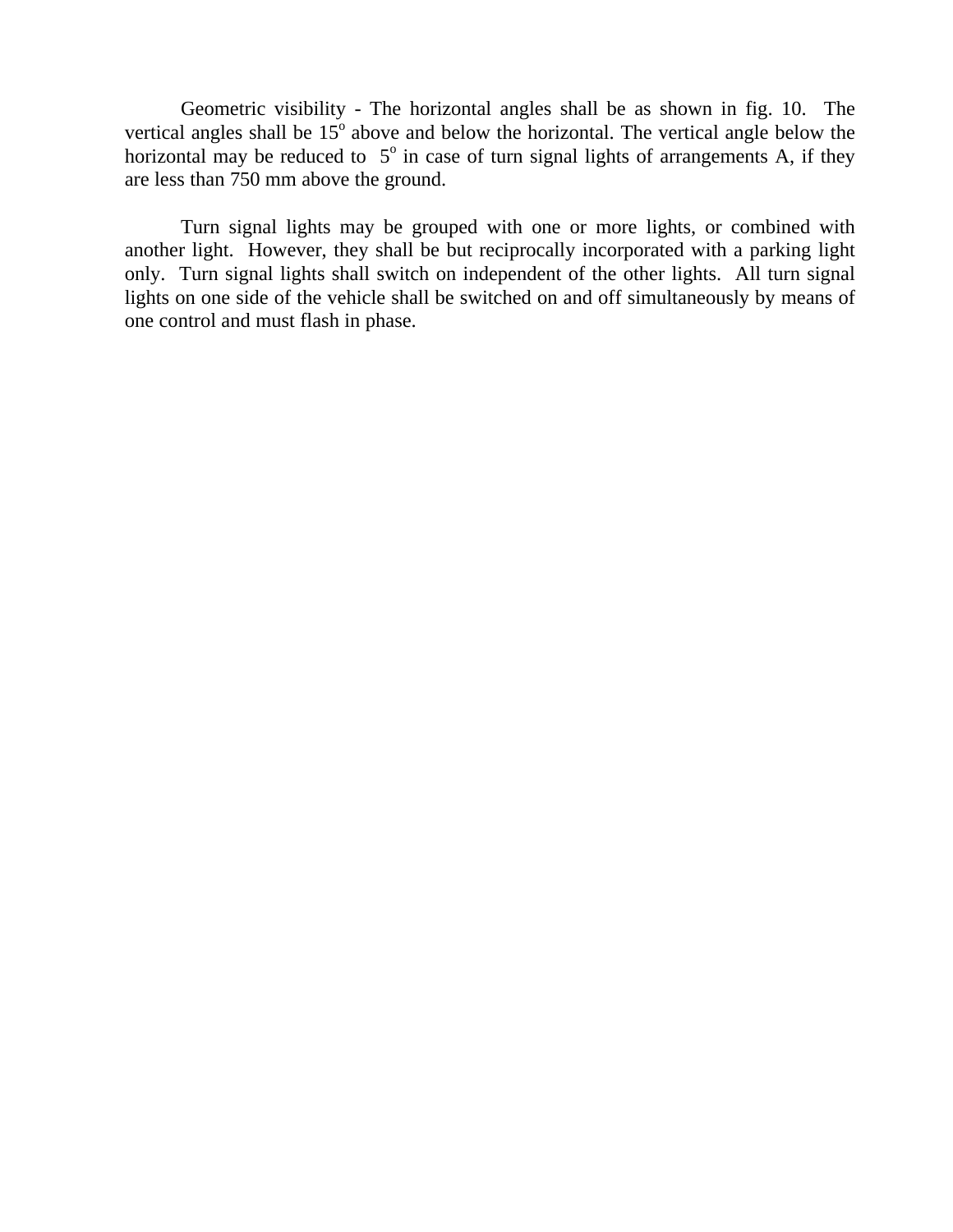|                        |                |                 |                    |                            |                                                                                                     |               | TABLE 1           | <b>TESTS APPLICABLE</b>       |                           |                           |                    |                            |                                    |  |
|------------------------|----------------|-----------------|--------------------|----------------------------|-----------------------------------------------------------------------------------------------------|---------------|-------------------|-------------------------------|---------------------------|---------------------------|--------------------|----------------------------|------------------------------------|--|
| Ref. J<br>App. A.      | 1.0 Photometry | 2.0 Colorimetry | 3.0 Vibration Test | 4.0 Oil Resistance<br>Test | <b>Resistance Test</b><br>5.0 Corrosion                                                             | 6.0 Dust Test | 7.0 Moisture Test | 8.0 Heat Resis-<br>tance Test | 9.0 Thermal Shock<br>Test | 10.0 High Voltage<br>Test | 11.0 Warpage Test  | 12.0 Deterioration<br>Test | 13.0 Resistance to<br>Thinner Test |  |
| <b>Head Light</b>      |                |                 |                    |                            |                                                                                                     |               |                   |                               |                           |                           |                    | ✓                          |                                    |  |
| Fog Light              |                |                 |                    |                            |                                                                                                     |               |                   |                               |                           |                           |                    | ✓                          |                                    |  |
| Rear Licence           |                |                 |                    |                            |                                                                                                     |               |                   |                               |                           |                           |                    |                            |                                    |  |
| Plate Light            |                |                 |                    |                            |                                                                                                     |               |                   |                               | ✓                         | ✓                         |                    |                            |                                    |  |
| <b>Tail Light</b>      |                |                 |                    |                            |                                                                                                     |               |                   |                               |                           |                           | $\frac{1}{\Delta}$ | $p+$                       |                                    |  |
| Stop Light             |                |                 |                    |                            |                                                                                                     |               |                   |                               |                           | ✓                         |                    | p+                         |                                    |  |
| Direction              |                |                 |                    |                            |                                                                                                     |               |                   |                               |                           |                           |                    |                            |                                    |  |
| Indicator Light        |                |                 |                    |                            |                                                                                                     |               |                   |                               | ✓                         |                           |                    | p+                         |                                    |  |
| Parking Light          |                |                 |                    |                            |                                                                                                     |               |                   |                               |                           | $\checkmark$              |                    | p+<br>✓                    |                                    |  |
| <b>Reversing Light</b> |                |                 |                    |                            |                                                                                                     |               |                   |                               |                           |                           |                    |                            |                                    |  |
|                        |                |                 |                    |                            | p+ : Applicable where reflectors are provided.<br>p++: Applicable where plastic lenses are provided |               |                   |                               |                           |                           |                    |                            |                                    |  |
|                        |                |                 |                    |                            |                                                                                                     |               |                   |                               |                           |                           |                    |                            |                                    |  |
|                        |                |                 |                    |                            |                                                                                                     |               |                   |                               |                           |                           |                    |                            |                                    |  |
|                        |                |                 |                    |                            |                                                                                                     |               |                   |                               |                           |                           |                    |                            |                                    |  |
|                        |                |                 |                    |                            |                                                                                                     |               |                   |                               |                           |                           |                    |                            |                                    |  |
|                        |                |                 |                    |                            |                                                                                                     |               |                   |                               |                           |                           |                    |                            |                                    |  |
|                        |                |                 |                    |                            |                                                                                                     |               |                   |                               |                           |                           |                    |                            |                                    |  |
|                        |                |                 |                    |                            |                                                                                                     |               |                   |                               |                           |                           |                    |                            |                                    |  |
|                        |                |                 |                    |                            |                                                                                                     |               |                   |                               |                           |                           |                    |                            |                                    |  |
|                        |                |                 |                    |                            |                                                                                                     |               |                   |                               |                           |                           |                    |                            |                                    |  |
|                        |                |                 |                    |                            |                                                                                                     |               |                   |                               |                           |                           |                    |                            |                                    |  |
|                        |                |                 |                    |                            |                                                                                                     |               |                   |                               |                           |                           |                    |                            |                                    |  |
|                        |                |                 |                    |                            |                                                                                                     |               |                   |                               |                           |                           |                    |                            |                                    |  |
|                        |                |                 |                    |                            |                                                                                                     |               |                   |                               |                           |                           |                    |                            |                                    |  |
|                        |                |                 |                    |                            |                                                                                                     |               |                   |                               |                           |                           |                    |                            |                                    |  |
|                        |                |                 |                    |                            |                                                                                                     |               |                   |                               |                           |                           |                    |                            |                                    |  |
|                        |                |                 |                    |                            |                                                                                                     |               |                   |                               |                           |                           |                    |                            |                                    |  |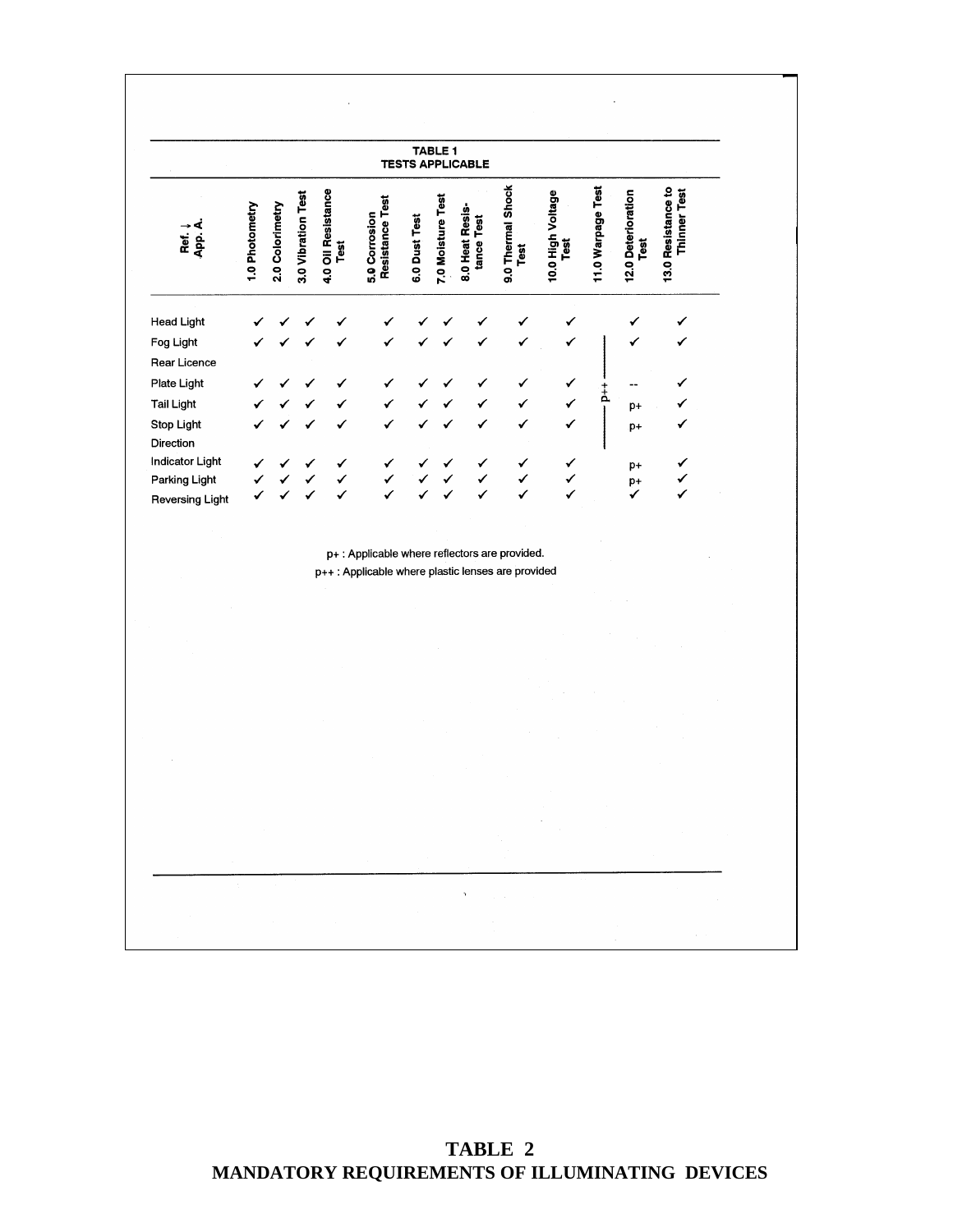| <b>Type of</b><br><del>Vehicle</del>           | <b>Head Fog</b><br><del>light -</del> | <del>light</del> | Rear<br><del>licence</del><br>plate<br>light | <b>Rever-</b><br>sing<br>light | <b>Tail</b><br><del>light</del> | <b>Stop</b><br><b>light</b> | <b>Direction</b><br><del>indicator</del><br>light | <b>Parking</b><br><del>light</del> |
|------------------------------------------------|---------------------------------------|------------------|----------------------------------------------|--------------------------------|---------------------------------|-----------------------------|---------------------------------------------------|------------------------------------|
| 1. Passenger<br>cars                           | $\angle$                              |                  | (T)                                          | * <del>At least</del><br>one   | $^*(Z)$                         | (Z)                         | *(4)                                              | **(4)                              |
| 2. Multipurpose $*(2)$<br>passenger<br>vehicle |                                       | $**(2)$          | $*(1)$                                       | *At least $*(2)$<br>one        |                                 | $*(2)$                      | $*(4)$                                            | $*(4)$                             |
| 3. Trucks /<br><b>Tractors</b>                 | $*(2)$                                | $**(2)$          | $*(1)$                                       | *At least<br>one               | $*(2)$                          | $*(2)$                      | $*(4)$                                            | $*(4)$                             |
| 4. Buses                                       | $*(2)$                                | $**(2)$          | $*(1)$                                       | *At least<br>one               | $*(2)$                          | $*(2)$                      | $*(4)$                                            | $*(4)$                             |
| 5. Trailer                                     |                                       |                  | $*(1)$                                       | *At least $*(2)$<br>one        |                                 | $*(2)$                      | $*(2)$                                            |                                    |
| $\ast$<br>Mandatory device                     |                                       |                  |                                              |                                |                                 |                             | Number in () indicate the number of               |                                    |

\*\* Mandatory in specified areas illuminating and reflecting devices to be fitted on the vehicle.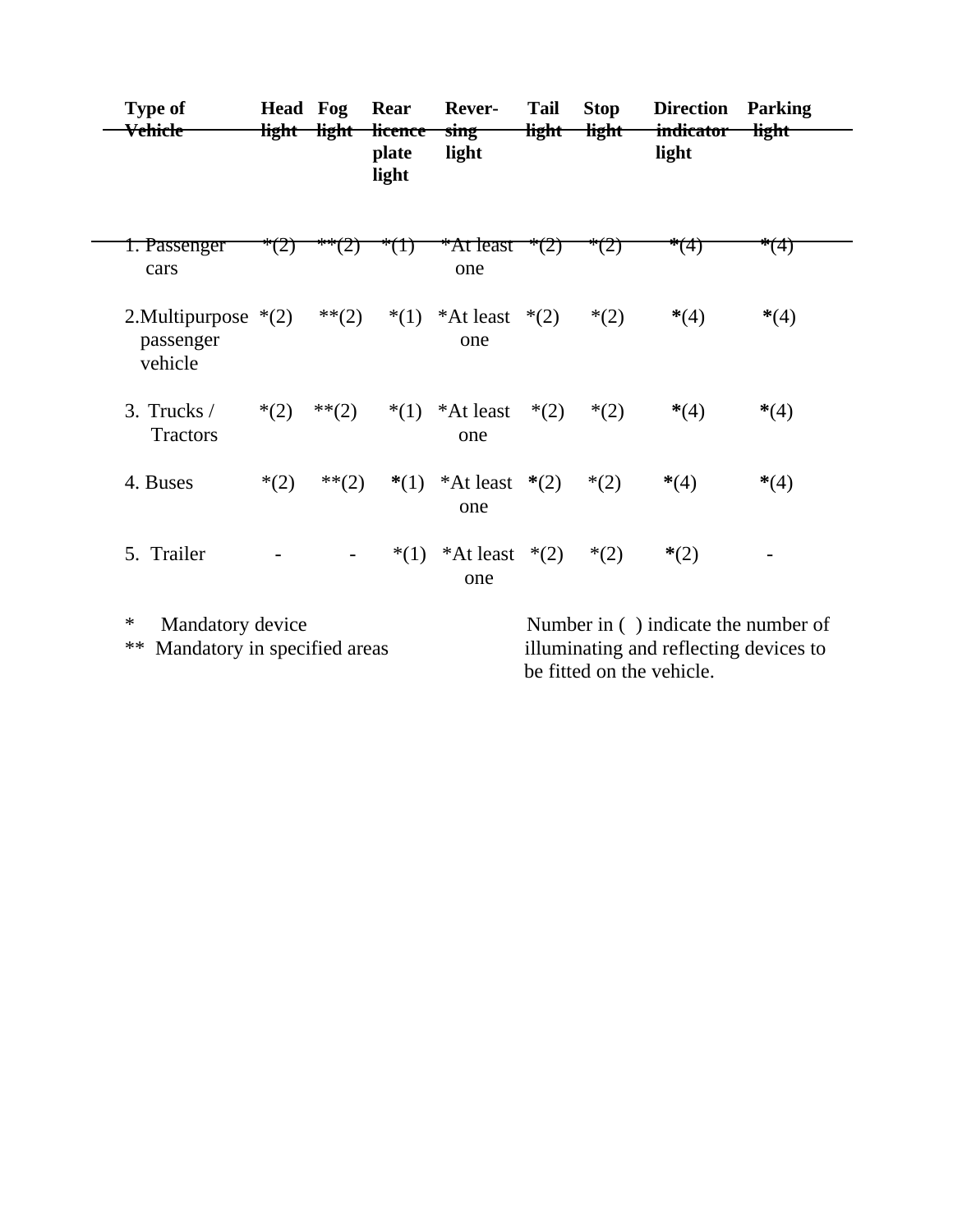| <b>TABLE 3</b><br><b>RANGE OF CHROMATICITY</b> |                            |                                            |                                         |                                                        |                                                                  |  |  |  |
|------------------------------------------------|----------------------------|--------------------------------------------|-----------------------------------------|--------------------------------------------------------|------------------------------------------------------------------|--|--|--|
|                                                | Colour                     | Red                                        | Amber                                   | Yellow                                                 | White                                                            |  |  |  |
|                                                | Chromaticity<br>range<br>→ | $y \le 0.335$<br>$z \le 0.008$<br>$\Delta$ | $0.44 \ge y \ge 0.39$<br>$z \geq 0.007$ | $y \ge 0.138 +$<br>0.580x<br>$y \le 1.29 x +$<br>0.100 | $0.31 + 0.25x$<br>≥y≥<br>$0.28 + 0.25x$<br>$0.50 \ge x \ge 0.41$ |  |  |  |
| Kind                                           | Type<br>v                  |                                            |                                         | $y \ge -x +$<br>0.966<br>$V S - X +$<br>0.992          |                                                                  |  |  |  |
| <b>Head Light</b>                              |                            |                                            |                                         |                                                        | 0                                                                |  |  |  |
| Fog Light                                      |                            |                                            |                                         | $\Omega$                                               | $\mathbf 0$                                                      |  |  |  |
| Rear Licence<br>plate light                    |                            |                                            |                                         |                                                        | $\Omega$                                                         |  |  |  |
| Reversing<br>Light                             | $\overline{a}$             | $\blacksquare$                             | ٠                                       | ٠                                                      | $\Omega$                                                         |  |  |  |
| <b>Tail Light</b>                              | ٠                          | 0                                          | $\blacksquare$                          | ä,                                                     | $\overline{\phantom{a}}$                                         |  |  |  |
| Stop Light                                     |                            | $\mathbf 0$                                | $\overline{\phantom{a}}$                |                                                        | ٠                                                                |  |  |  |
| Turn signal<br>light or                        | Front use                  | ٠                                          | $\mathbf{o}$                            |                                                        | $\overline{a}$                                                   |  |  |  |
| Direction<br>Indicator                         | Side use                   |                                            | $\mathbf 0$                             |                                                        |                                                                  |  |  |  |
|                                                | Rear use                   |                                            | 0                                       | $\blacksquare$                                         | $\lambda$                                                        |  |  |  |
|                                                | Front use                  |                                            | $\Omega$                                | $\mathbf 0$                                            | $\mathbf 0$                                                      |  |  |  |
| Parking light                                  | Rear use                   | 0                                          | ä,                                      |                                                        | $\bullet$ .                                                      |  |  |  |

 $\sim$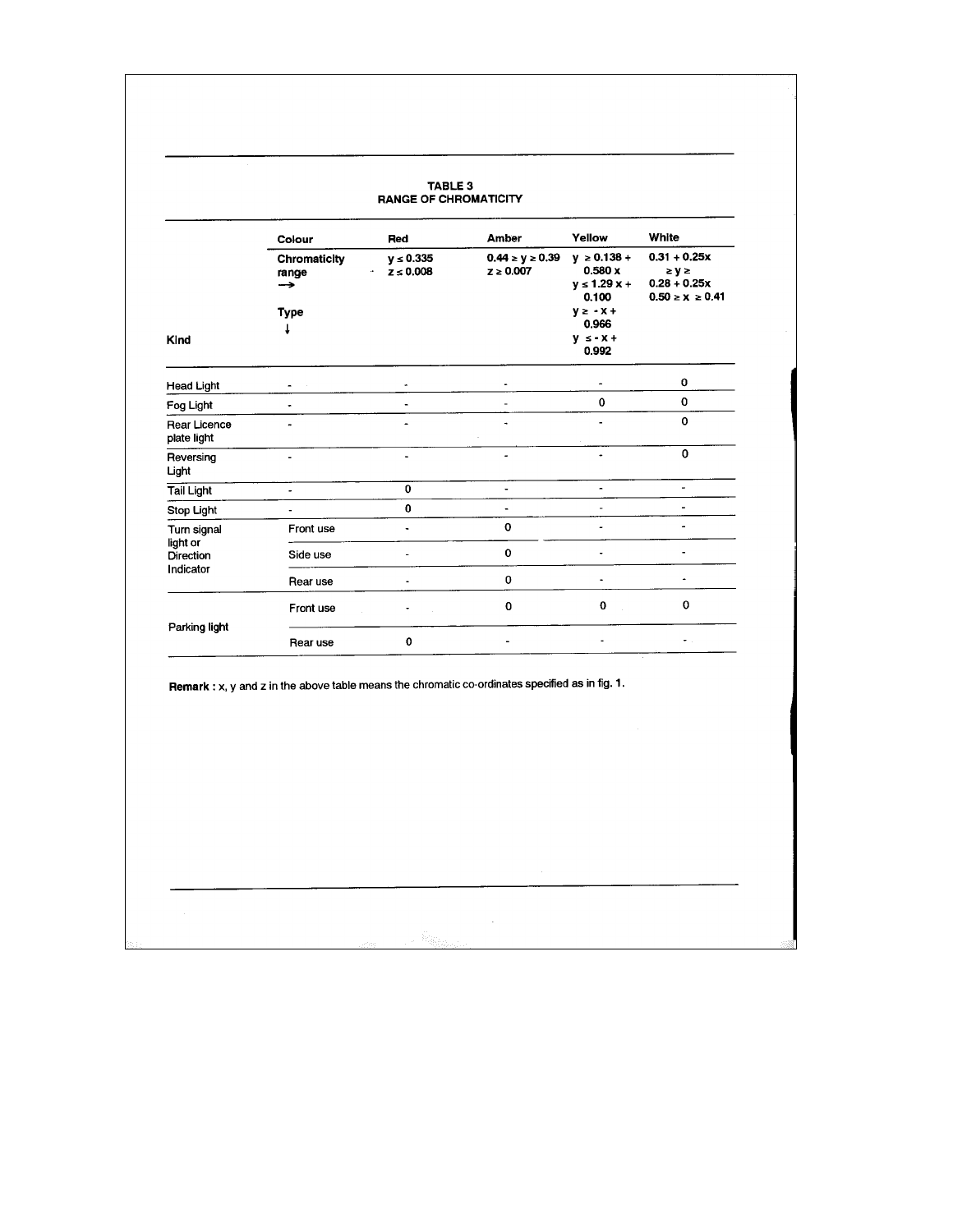| <b>TABLE 4</b><br>ANGLO AMERICAN BEAM-FILAMENT OUTPUTS FOR LUMINOUS INTENSITY TEST |                   |
|------------------------------------------------------------------------------------|-------------------|
| Filament Lamp 12V, 50/40W                                                          | <b>Light Flux</b> |
| $_{(1)}$                                                                           | (2)<br>Lumens     |
| Driving beam filament<br>$\cdot$                                                   | 860               |
| Passing beam filament                                                              | 645               |

Note : The light flux values are generally those available at operating voltages in a moving vehicle.

#### TABLE 5

#### **LUMINOUS INTENSITY VALUES**

|          |                    | <b>MAIN BEAM</b>              |                               | <b>DIPPED BEAM</b> |                              |                         |                         |  |
|----------|--------------------|-------------------------------|-------------------------------|--------------------|------------------------------|-------------------------|-------------------------|--|
|          | <b>Test Points</b> |                               | <b>Intensity Values</b>       | <b>Test Points</b> |                              | <b>Intensity Values</b> |                         |  |
| v<br>(1) | (H)<br>(2)         | Min<br>(3)<br><b>Candelas</b> | Max<br>(4)<br><b>Candelas</b> | v<br>(5)           | н<br>(6)                     | Min.<br>(7)<br>Candelas | Max.<br>(8)<br>Candelas |  |
| 2U       | 3L & 3R            | 800                           |                               | 10to90U            | $\qquad \qquad \blacksquare$ |                         | 250*                    |  |
| 1U       | 3L & 3R            | 2000                          |                               | $1-1/2$ U          | 1Lto90L                      |                         | 1000                    |  |
| 1/2D     | ν                  | 25000                         |                               | 1 U                | 1Rto90R                      |                         | 800                     |  |
| 1/2D     | 3L & 3R            | 10000                         |                               | $1/2$ U            | 1L to 3L                     |                         | 2000                    |  |
| 1/2D     | 6L& 6R             | 2500                          |                               | $1/2$ U            | 1R to 90R                    |                         | 1000                    |  |
| 1/2D     | 9L & 9R            | 800                           |                               | 1/2D               | 1L to 90L                    | e.                      | 10000                   |  |
| 1/2D     | 12L & 12R          | 600                           |                               | $1/2$ D            | 2L                           | 1800                    | ۰                       |  |
| 2D       | ν                  | 3000                          |                               | 1/2 <sub>D</sub>   | 1R to 90R                    | $\blacksquare$          | 2000                    |  |
| 2D       | 9L& 9R             | 1500                          |                               | 1 D                | 1R to 6R                     | 500                     | -                       |  |
| 3D       | v                  | 2500                          |                               | 1-1/2 D            | 2                            | 6000                    | ٠                       |  |
| 3D       | 12L & 12R          | 400                           |                               | $1-1/2$ D          | 9.                           | 1000                    |                         |  |
| 4D       | 12L & 12R          |                               | 5000                          | $1-1/2$ D          | 9R                           | 500                     |                         |  |
|          |                    |                               |                               | 4 D                | 4                            |                         | 16000                   |  |

\* - For the normally exposed surface of the lens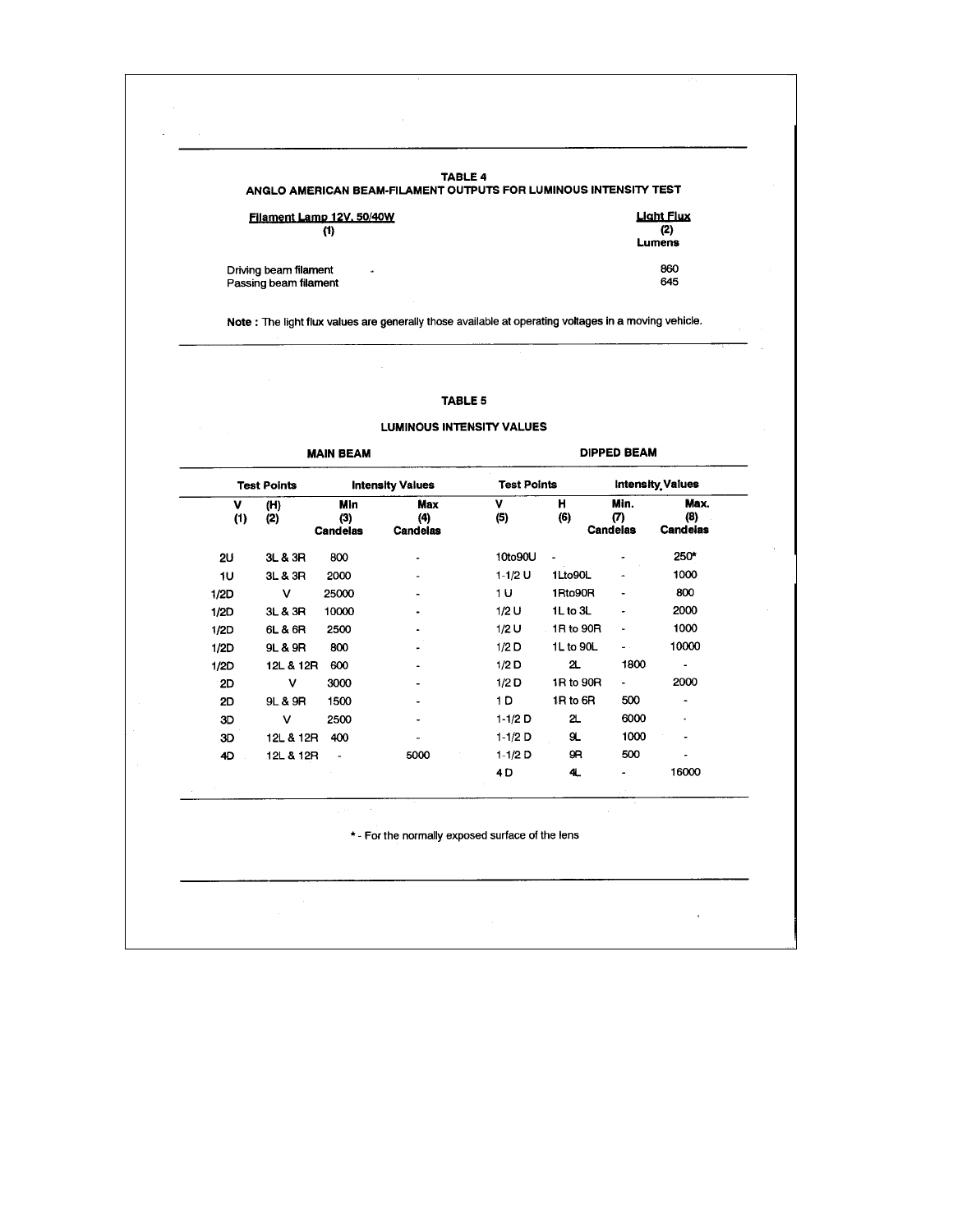#### **TABLE - 6 EUROPEAN BEAM - FILAMENT OUTPUTS LUMINOUS INTENSITY TEST**

| Filament Lamp 12V, 45/40W | <b>Light Flux</b> |
|---------------------------|-------------------|
|                           | Lumens            |
| $\Box$                    | (2)               |
| Driving beam filament     | 700               |
| Passing beam filament     | 450               |

Note : The light flux values are generally obtainable at the nominal volts and may be higher in operation on a vehicle.

-------------------------------------------------------------------------------------------------------------------

#### **TABLE - 6 A EUROPEAN BEAM - FILAMENT OUTPUTS FOR LUMINOUS INTENSITY TEST**

|                  | <b>Consumption in Watts</b> | <b>Light flux in Lumens</b> |  |
|------------------|-----------------------------|-----------------------------|--|
| Passing filament | About 55                    | 750                         |  |
| Driving filament | About 60                    | 1250                        |  |

Note : The light flux values are generally obtainable at the nominal volts and may be higher in operation on vehicle.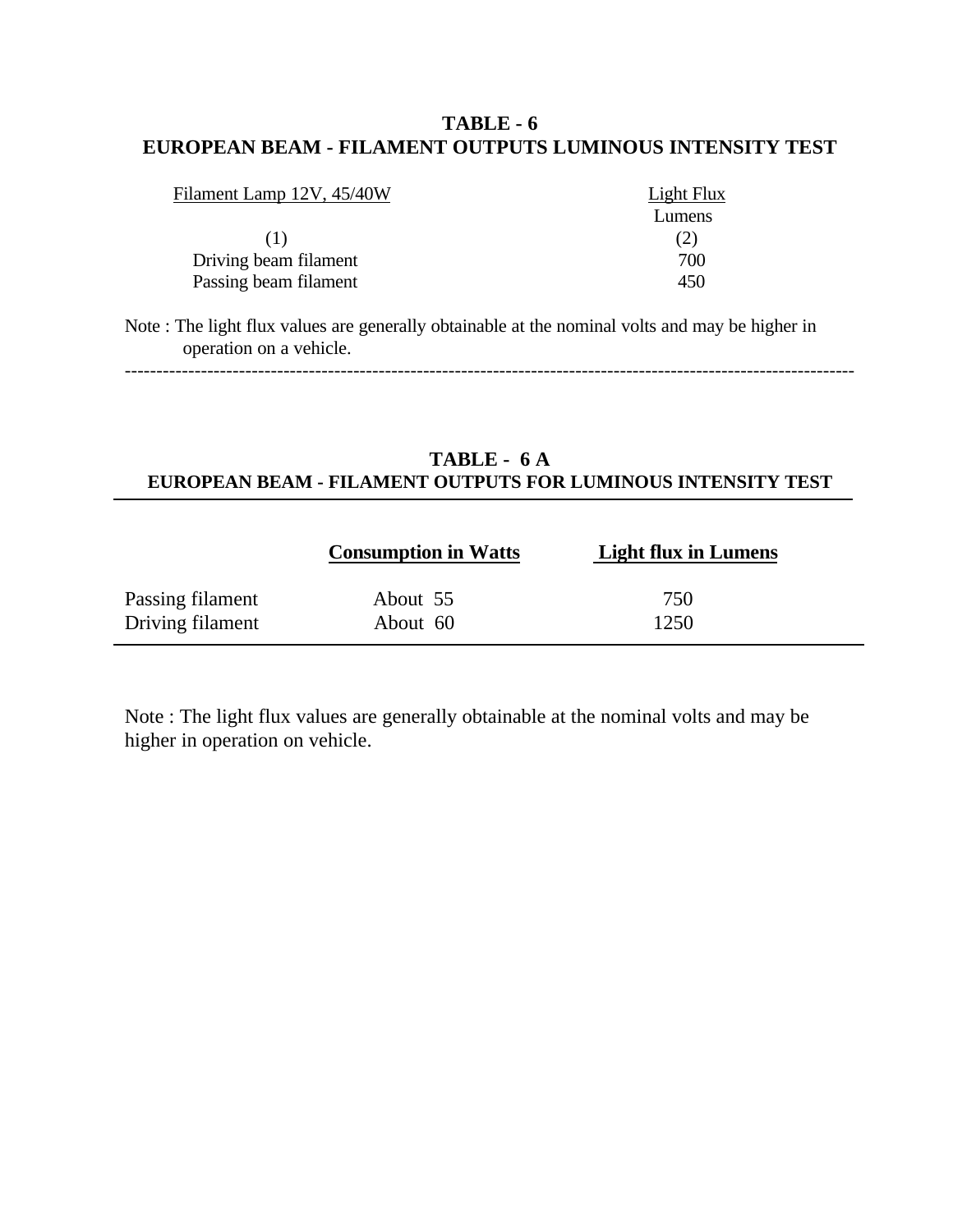**TABLE - 7 EUROPEAN ASYMMETRICAL BEAM - LUMINOUS INTENSITY VALUES**

|                                |                                      | Driving Beam                           |                |                              |                                            | <b>Meeting Beam</b>  |                                              |                                 |                                       |  |  |
|--------------------------------|--------------------------------------|----------------------------------------|----------------|------------------------------|--------------------------------------------|----------------------|----------------------------------------------|---------------------------------|---------------------------------------|--|--|
| Test<br>Point                  | Verti-<br>cal<br>Dist-<br>ance       | Hori-<br>zontal<br>Dist-<br>ance       | Min.           | Intensity values<br>Max.     | Point<br>No.                               | cal<br>Dist-<br>ance | Test Verti- Hori-<br>zontal<br>Dist-<br>ance | Min.                            | Intensity values<br>Max.              |  |  |
| (1)                            | $(2)$ $(3)$<br>mm.                   |                                        | (4)            | (5)<br>mm. Candelas Candelas |                                            | (6)<br>mm.           | $(7)$ $(8)$                                  |                                 | $(9)$ $(10)$<br>mm. Candelas Candelas |  |  |
| $\mathbf{1}$<br>$\overline{2}$ | $\boldsymbol{0}$<br>$\boldsymbol{0}$ | $\overline{0}$<br>1125L<br>to<br>1125R | 20000<br>10000 |                              | <b>B50R</b><br>75L<br>50L                  | 375D                 | 250U 1500R<br>250D 500L<br>750L              | $\sim 10^{-10}$<br>3750<br>3750 | 187.5<br>$\blacksquare$               |  |  |
| 3                              | $\boldsymbol{0}$                     | 1125L<br>to<br>2250L                   | 2500           |                              | 25R<br>25L                                 | 750D<br>750D         | 3960R<br>3960L                               | 937.5<br>937.5                  |                                       |  |  |
| 4                              | $\boldsymbol{0}$                     | 1125R<br>to<br>2250R                   | 2500           |                              | Any<br>Point in 750D<br>Zone I             |                      | 3960R                                        | Below 3960L to -                | 12500                                 |  |  |
|                                |                                      |                                        |                |                              | Any See<br>Point in Fig.2 Fig.2<br>Zone II |                      | See                                          | Nil                             | <b>Nil</b>                            |  |  |
|                                |                                      |                                        |                |                              | Any<br>Point in<br>Zone III                | $-do-$               | $-do-$                                       |                                 | 437.5                                 |  |  |
|                                |                                      |                                        |                |                              | Any<br>Point in<br>Zone IV 750D            | 375D<br>to           | 2250L<br>to<br>2250R                         | 1250                            |                                       |  |  |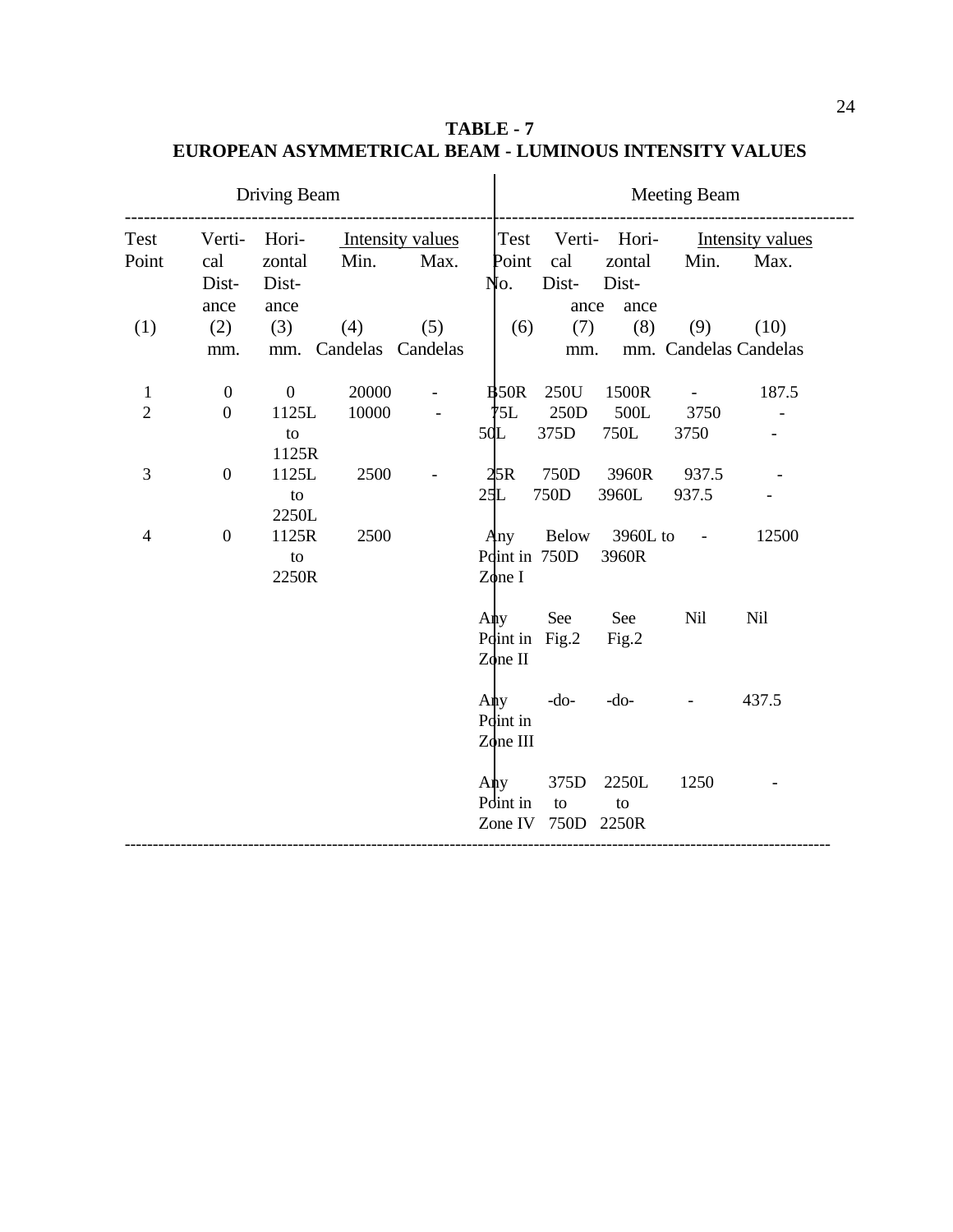#### **TABLE 7 A EUROPEAN ASMMETRICAL BEAM-LUMINOUS INTENSITY VALUES FOR HALOGEN 12 V, 60/55 W BULB**

|                |                         |                | Driving Beam |                                        |                          | Passing Beam |          |                                 |                                                                                                                                                                                                                                                                                                                                                                                              |                                                                             |  |
|----------------|-------------------------|----------------|--------------|----------------------------------------|--------------------------|--------------|----------|---------------------------------|----------------------------------------------------------------------------------------------------------------------------------------------------------------------------------------------------------------------------------------------------------------------------------------------------------------------------------------------------------------------------------------------|-----------------------------------------------------------------------------|--|
| Test<br>Point  | Vertical<br>Dist.<br>mm | Dist.<br>mm    | Candela      | Min. Max.                              | <b>Contract Contract</b> |              | mm       | Point Dist. Dist. Candela<br>mm | Min.                                                                                                                                                                                                                                                                                                                                                                                         | Horizontal Intensity Value Test Vertical Horizontal Intensity Value<br>Max. |  |
| $\mathbf{1}$   | $\overline{0}$          | $\overline{0}$ | 30,000       | 1,50,000 B 50R 250U 1500R<br><b>OR</b> |                          |              |          |                                 |                                                                                                                                                                                                                                                                                                                                                                                              | 250                                                                         |  |
|                |                         |                |              | $16x$ inten-                           |                          |              | 75L 250D | 500L 7,500                      |                                                                                                                                                                                                                                                                                                                                                                                              |                                                                             |  |
|                |                         |                |              | sity at<br>75 L                        | 50L                      |              | 375D     | 750L                            | 7,500                                                                                                                                                                                                                                                                                                                                                                                        |                                                                             |  |
|                |                         |                |              | whichever                              | 25R                      | 750D         |          | 3960R 1,250                     |                                                                                                                                                                                                                                                                                                                                                                                              |                                                                             |  |
|                |                         |                |              | is less                                | 25L                      |              | 750D     | 3960L                           | 1,250                                                                                                                                                                                                                                                                                                                                                                                        |                                                                             |  |
| $\overline{2}$ | $\boldsymbol{0}$        | 1125 L 15,000  |              |                                        | Any                      |              | Below    |                                 |                                                                                                                                                                                                                                                                                                                                                                                              | $3960L$ --- $2 \times in$                                                   |  |
|                |                         | to             |              |                                        | Point                    |              |          | 750D to                         | $\frac{1}{2} \frac{1}{2} \frac{1}{2} \frac{1}{2} \frac{1}{2} \frac{1}{2} \frac{1}{2} \frac{1}{2} \frac{1}{2} \frac{1}{2} \frac{1}{2} \frac{1}{2} \frac{1}{2} \frac{1}{2} \frac{1}{2} \frac{1}{2} \frac{1}{2} \frac{1}{2} \frac{1}{2} \frac{1}{2} \frac{1}{2} \frac{1}{2} \frac{1}{2} \frac{1}{2} \frac{1}{2} \frac{1}{2} \frac{1}{2} \frac{1}{2} \frac{1}{2} \frac{1}{2} \frac{1}{2} \frac{$ | tensity                                                                     |  |
|                |                         | 1125 R         |              |                                        | in                       |              |          | 3690R                           |                                                                                                                                                                                                                                                                                                                                                                                              | at 50 L                                                                     |  |
| 3              | $\boldsymbol{0}$        | 1125 L 3,750   |              |                                        | Zone I                   |              |          |                                 |                                                                                                                                                                                                                                                                                                                                                                                              |                                                                             |  |
|                |                         | to             |              |                                        | Any                      |              |          |                                 |                                                                                                                                                                                                                                                                                                                                                                                              | 437.5                                                                       |  |
|                |                         | 2250 L         |              |                                        | Point                    |              |          |                                 |                                                                                                                                                                                                                                                                                                                                                                                              |                                                                             |  |
|                |                         |                |              |                                        | in                       |              |          |                                 |                                                                                                                                                                                                                                                                                                                                                                                              |                                                                             |  |
| 4              | $\boldsymbol{0}$        | 1125 R 3,750   |              |                                        | Zone III                 |              |          |                                 |                                                                                                                                                                                                                                                                                                                                                                                              |                                                                             |  |
|                |                         | to             |              |                                        | Any $375D$               |              |          | 2250L                           | 1875                                                                                                                                                                                                                                                                                                                                                                                         |                                                                             |  |
|                |                         | 2250 R         |              |                                        | Point                    |              | to       | to                              |                                                                                                                                                                                                                                                                                                                                                                                              |                                                                             |  |
|                |                         |                |              |                                        | $\mathbf{in}$            |              | 750D     | 2250R                           |                                                                                                                                                                                                                                                                                                                                                                                              |                                                                             |  |
|                |                         |                |              |                                        | Zone IV                  |              |          |                                 |                                                                                                                                                                                                                                                                                                                                                                                              |                                                                             |  |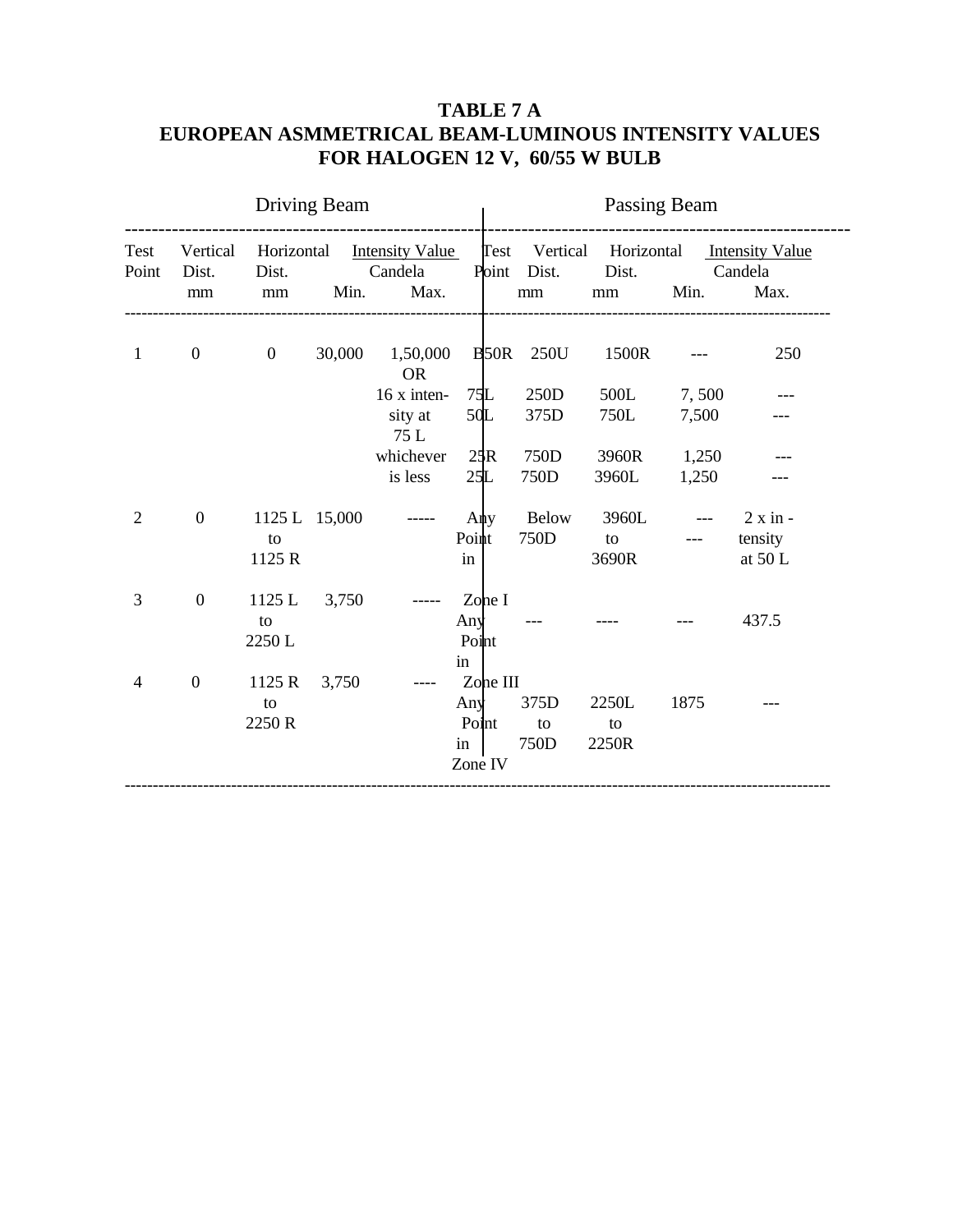#### **TABLE 8 LUMINOUS INTENSITY VALUES IN CANDELAS FOR TAIL, PARKING AND STOP LIGHTS**

|                           | Test points |                          | <b>Tail Lights</b>       | Parking lights |            |      |                  | <b>Stop Lights</b> |                |      |     |      |
|---------------------------|-------------|--------------------------|--------------------------|----------------|------------|------|------------------|--------------------|----------------|------|-----|------|
| V                         | H           | Min.                     | Max.                     |                | Front Rear |      |                  | Min                |                | Max. |     |      |
|                           |             |                          |                          |                | facing     |      | facing           |                    |                |      |     |      |
|                           |             |                          |                          | Min.           |            | Max. | Min.             | Max.               |                |      |     |      |
| (1)                       | (2)         | (3)                      | (4)                      | (5)            | (6)        |      | (7)              | (8)                |                | (9)  |     | (10) |
| T5U                       | V           | 0.05                     | 12                       | 0.05           | 60         |      | 0.05             | 12                 | 0.3            | 160  |     |      |
| 10U                       | 5L          | 0.4                      | 12                       | 0.8            | 60         |      | 0.4              | 12                 | 8.0            |      | 160 |      |
| 10U<br>160                | 5R          | 0.4                      | 12                       | 0.8            |            | 60   | 0.4              | 12                 |                | 8.0  |     |      |
| 5U                        | 20L         | 0.2                      | 12                       | 0.4            | 60         |      | 0.2              | 12                 | 4.0            |      | 160 |      |
| $5U$                      | 20R         | 0.2                      | 12                       | 0.4            | 60         |      | 0.2              | 12                 | 4.0            |      | 160 |      |
| H                         | 90L*        | 0.05                     | 12                       | 0.05           | 60         |      | 0.05             | 12                 | $\blacksquare$ |      | 160 |      |
| H                         | 45L         | $\overline{\phantom{a}}$ | 12                       |                |            | 60   | $\omega_{\rm c}$ | 12                 | 0.3            |      | 160 |      |
| $H_{\rm}$                 | 10L         | 0.7                      | 12                       | 1.4            | 60         | 0.7  | 12               | 14.5               | 160            |      |     |      |
| H                         | 5L          | 1.8                      | 12                       | 3.6            | 60         |      | 1.8              | 12                 |                | 35.0 | 160 |      |
| $\boldsymbol{\mathrm{H}}$ | $\mathbf V$ | 2.0                      | 12                       | 4.0            | 60         | 2.0  | 12               | 40.0               | 160            |      |     |      |
| H                         | 5R          | 1.8                      | 12                       | 3.6            | 60         |      | 1.8              | 12                 | 35.0           |      | 160 |      |
| $\boldsymbol{\mathrm{H}}$ | 10R         | 0.7                      | 12                       | 1.4            | 60         | 0.7  | 12               | 14.5               | 160            |      |     |      |
| H                         | 45R         | $\overline{\phantom{0}}$ | 12                       |                |            | 60   | $\overline{a}$   | 12                 | 0.3            | 160  |     |      |
| H                         | 90R*        | 0.05                     | 12                       | 0.05           | 60         | 0.05 | 12               |                    |                | 160  |     |      |
| 5D                        | 20L         | 0.2                      | $\overline{\phantom{0}}$ | 0.4            | 60         | 0.2  | $\Box$           |                    | 4.0            | 160  |     |      |
| 5D                        | 20R         | 0.2                      | $\overline{\phantom{a}}$ | 0.4            | 60         |      | 0.2              | $\qquad \qquad -$  |                | 4.0  | 160 |      |
| 10D 5L                    |             | 0.4                      | $\overline{\phantom{a}}$ | 0.8            |            | 60   | 0.4              |                    |                | 8.0  |     | 160  |
| 10D 5R                    |             | 0.4                      |                          | 0.8            | 60         |      | 0.4              |                    |                | 8.0  |     | 160  |
| 15D V                     |             | 0.05                     | $\overline{\phantom{0}}$ | 0.05           | 60         |      | 0.05             |                    |                | 0.3  |     | 160  |

\* Where 'handed' tail-lights are tested, for example, lights which are made in pairs, one left-hand and one right-hand, then each light, as fitted to a vehicle, shall comply with these minimum and maximum intensities at  $90^{\circ}$  outboard but need only comply at  $45^{\circ}$  in board.

Ratio: The ratio of stop light intensity to tail-light intensity in combined units shall exceed 5 to 1 at the following test points

H-V, H-5L, H-5R, H-10L and H-10R.

#### **TABLE 9**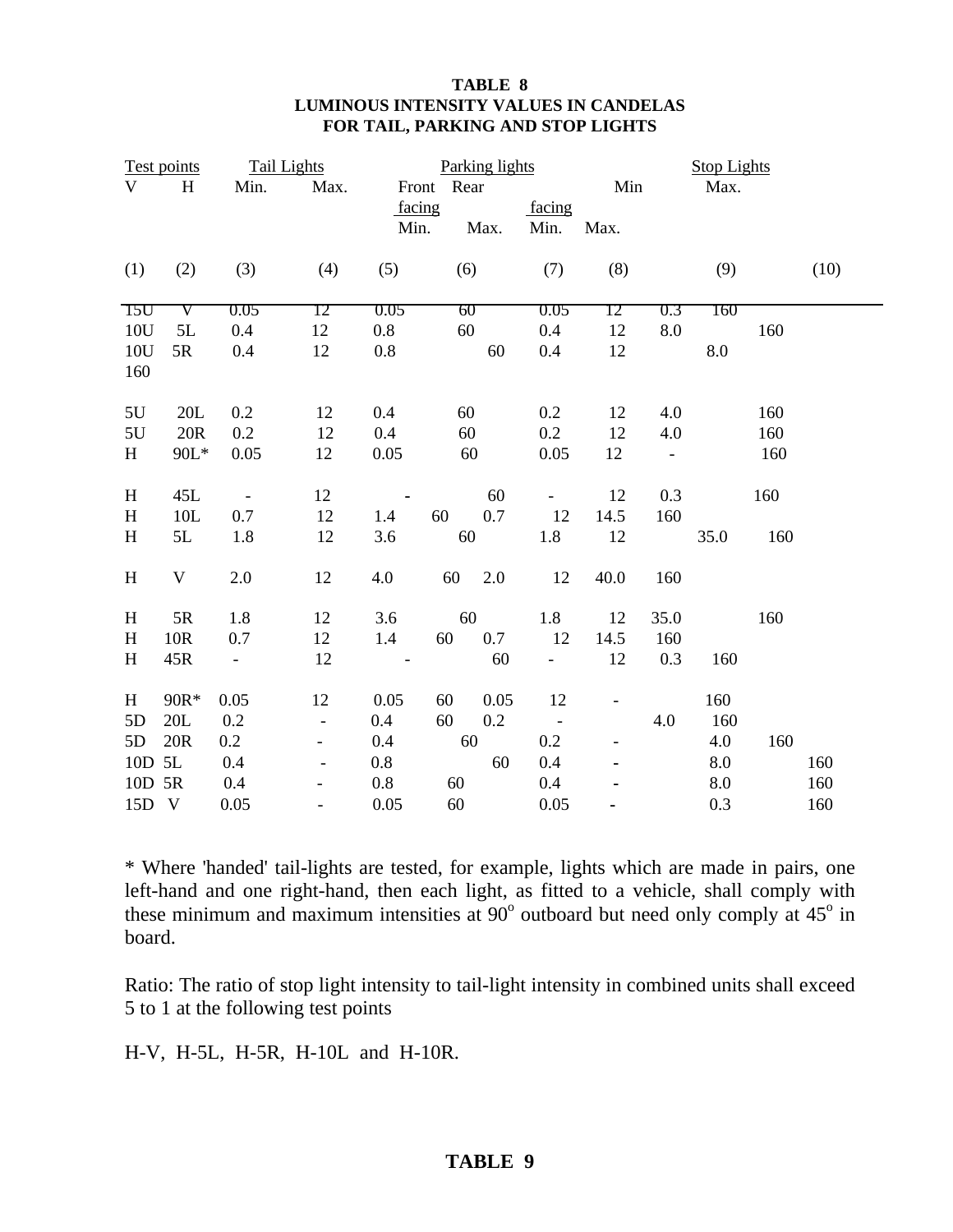| <i>L</i> one  | r osition on measuring screen,<br>zone limit                                          | пшиннации гединен ні піх        |
|---------------|---------------------------------------------------------------------------------------|---------------------------------|
| On the        | $225 \text{ cm}$ (5 $^{\circ}$ 15) on both sides of line V V                          |                                 |
| line HH       |                                                                                       |                                 |
| between       |                                                                                       |                                 |
| points        |                                                                                       |                                 |
| hl & h2       |                                                                                       |                                 |
| A             | 225 cm $(5^{\circ} 15)$ on both sides of the line                                     | $> 0.15$ and 1                  |
|               | V V $\&$ 75 cm (1 <sup>o</sup> 72) above HH                                           |                                 |
| B             | 1250 cm $(26^{\circ} 5)$ on both sides of the line                                    | $\leq 1$                        |
|               | V V & 150 cm $(3^{\circ} 44)$ above HH                                                |                                 |
| $\mathcal{C}$ | including HH (except zone A)                                                          |                                 |
|               | 1250 cm $(26^{\circ} 5)$ on both sides of line<br>V V & starting from 150 cm above HH | ~<~0.5                          |
| D             | $450 \text{ cm}$ (10 $\degree$ 20) on both sides of line                              | On each vertical line in this   |
|               | V V & comprised between the parallels                                                 | zone there shall be at least    |
|               | to HH respectively situated 75 and                                                    | one point $(a,b,c)$ , where the |
|               | 150 cm below HH                                                                       | illumination is $> 1.5$         |
| E             | From $450 \text{ cm } (10^{\circ} 20)$ to $1000 \text{ cm}$                           | On each vertical line in this   |
|               | $(21^{\circ} 45)$ on both sides of zone D                                             | zone there shall be atleast one |
|               | and comprised between the parallels to                                                | point where the illumination    |
|               | HH respectively situated 75 and                                                       | is $\geq 0.5$                   |
|               | 150 cm below HH.                                                                      |                                 |
|               |                                                                                       |                                 |
| Note:         | The illumination shall be measured either in white light or in coloured light         |                                 |

#### **REQUIREMENTS FOR ILLUMINATION FOR FOG LIGHTS**

**Zone Position on measuring screen, Illumination required in lux**

as prescribed by the manufacturer for use of the fog light in normal service. No variation in illumination determental to satisfactory visibility shall exist in either of the zones B and C.

#### **TABLE 10 PHOTOMETRIC MINIMUM CANDELA REQUIREMENTS FOR REVERSING LIGHTS**

| $T$ aat<br>тсэг<br>point | <i><b>AET</b></i><br>7JL | 30 <sub>L</sub>          | <u> 10L</u><br>IVL | $\mathbf{v}$ | 10R | 20D<br>JUR     | $\bf 15D$<br>чэк |  |
|--------------------------|--------------------------|--------------------------|--------------------|--------------|-----|----------------|------------------|--|
| $\cdots$<br>10U          | $\overline{\phantom{a}}$ | $\overline{\phantom{a}}$ | 1∪                 |              | ΙU  | $\blacksquare$ | $\blacksquare$   |  |
| 5U                       |                          | $\blacksquare$           | 20                 | 25           | 20  | $\blacksquare$ |                  |  |
| H                        |                          | 25                       | 50                 | 80           | 50  | 25             |                  |  |
| 5D                       | 15                       | 25                       | 50                 | 80           | 50  | 25             |                  |  |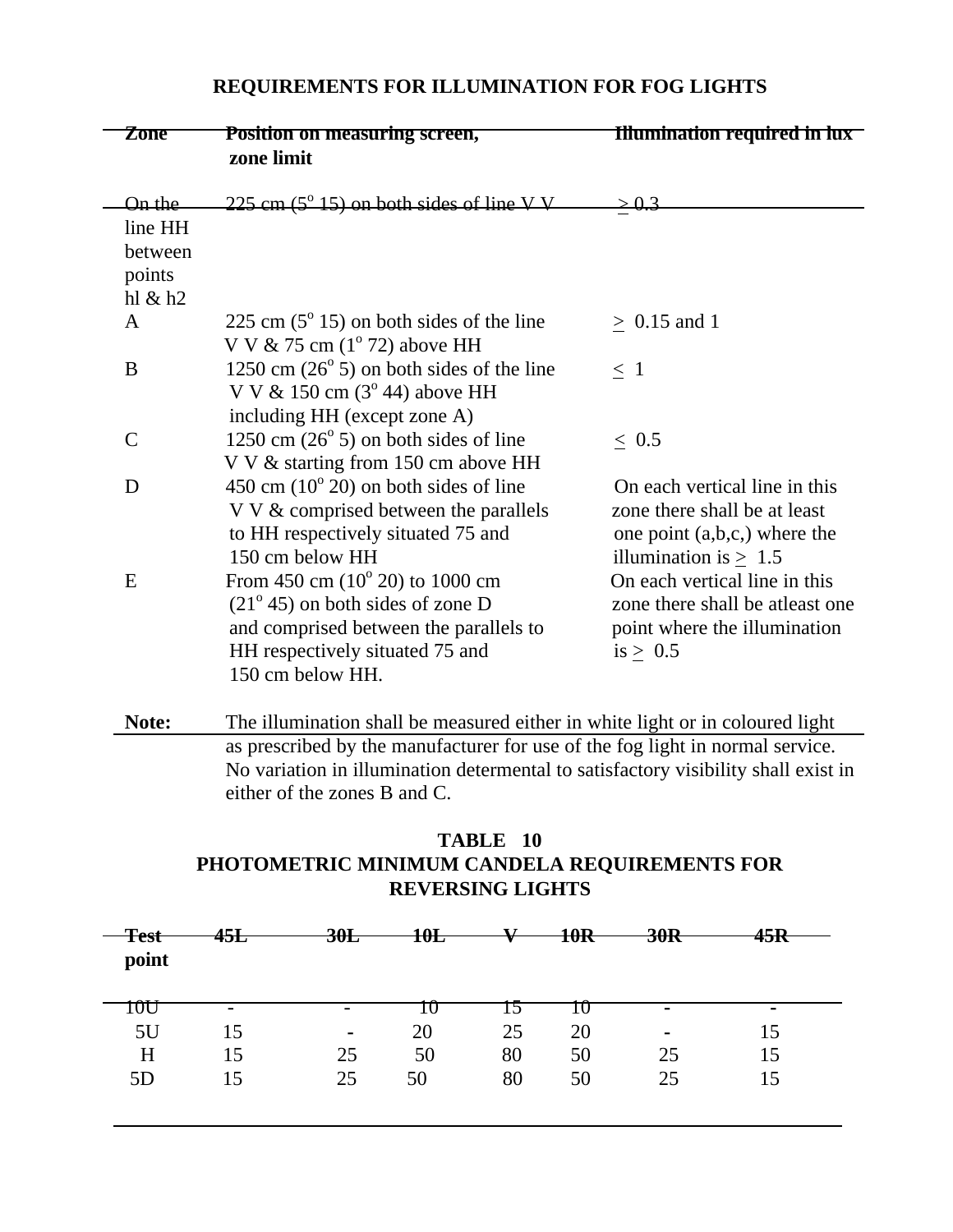| TABLE 11<br>LUMINOUS INTENSITY VALUES (IN CANDELAS)<br>FOR DIRECTION INDICATORS |                     |         |      |                    |       |  |  |  |  |  |
|---------------------------------------------------------------------------------|---------------------|---------|------|--------------------|-------|--|--|--|--|--|
| <b>Test points</b>                                                              | <b>Front Facing</b> |         |      | <b>Rear Facing</b> |       |  |  |  |  |  |
| V                                                                               | н                   | Min.    | Max. | Min.               | Max.* |  |  |  |  |  |
| (1)                                                                             | (2)                 | (3)     | (4)  | (5)                | (6)   |  |  |  |  |  |
| 15U                                                                             | V                   | 0.3     | 700  | 0.3                | 200   |  |  |  |  |  |
| 10U                                                                             | 5L                  | 20.0    | 700  | 10.0               | 200   |  |  |  |  |  |
| 10U                                                                             | 5R                  | 20.0    | 700  | 10.0               | 200   |  |  |  |  |  |
| 5U                                                                              | 20L                 | 10.0    | 700  | 5.0 <sub>1</sub>   | 200   |  |  |  |  |  |
| 5U                                                                              | 20 R                | 10.0    | 700  | 5.0                | 200   |  |  |  |  |  |
| н                                                                               | 80L                 | 0.3     | 700  | 0.3                | 200   |  |  |  |  |  |
| н                                                                               | 45L                 | 0.3     | 700  | 0.3                | 200   |  |  |  |  |  |
| н                                                                               | 10L                 | 35.0    | 700  | 17.5               | 200   |  |  |  |  |  |
| $\mathsf{H}$                                                                    | 5L                  | 90.0    | 700  | 45.0               | 200   |  |  |  |  |  |
| H                                                                               | $\vee$              | 100.0** | 700  | 50.0               | 200   |  |  |  |  |  |
| Η                                                                               | 5R                  | 90.0    | 700  | 45.0               | 200.  |  |  |  |  |  |
| н                                                                               | 10R                 | 35.0    | 700  | 17.5               | 200   |  |  |  |  |  |
| н                                                                               | 45 R                | 0.3     | 700  | 0.3                | 200   |  |  |  |  |  |
| Н                                                                               | 80 <sub>R</sub>     | 0.3     | 700  | 0.3                | 200   |  |  |  |  |  |
| 5 D                                                                             | 20L                 | 10.0    | 700  | 5.0                | 200   |  |  |  |  |  |
| 5D                                                                              | 20 <sub>R</sub>     | 10.0    | 700  | 5.0                | 200   |  |  |  |  |  |
| 10D                                                                             | 5L                  | 20.0    | 700  | 10.0               | 200   |  |  |  |  |  |
| 10 <sub>D</sub>                                                                 | 5R                  | 20.0    | 700  | 10.0               | 200   |  |  |  |  |  |
| 15 <sub>D</sub>                                                                 | v                   | 0.3     | 700  | 0.3                | 200   |  |  |  |  |  |

For side-mounted double-faced units, the maximum of 200 cd shall be increased to 400 cd.  $\pmb{\star}$ 

In order to comply with international recommendations, a minimum value of 100 candelas is required for  $\star\star$ front facing direction indicators at H-V. However, it is recommended that minimum value of 175 candelas should be aimed at and minimum values at other test points increased proportionately.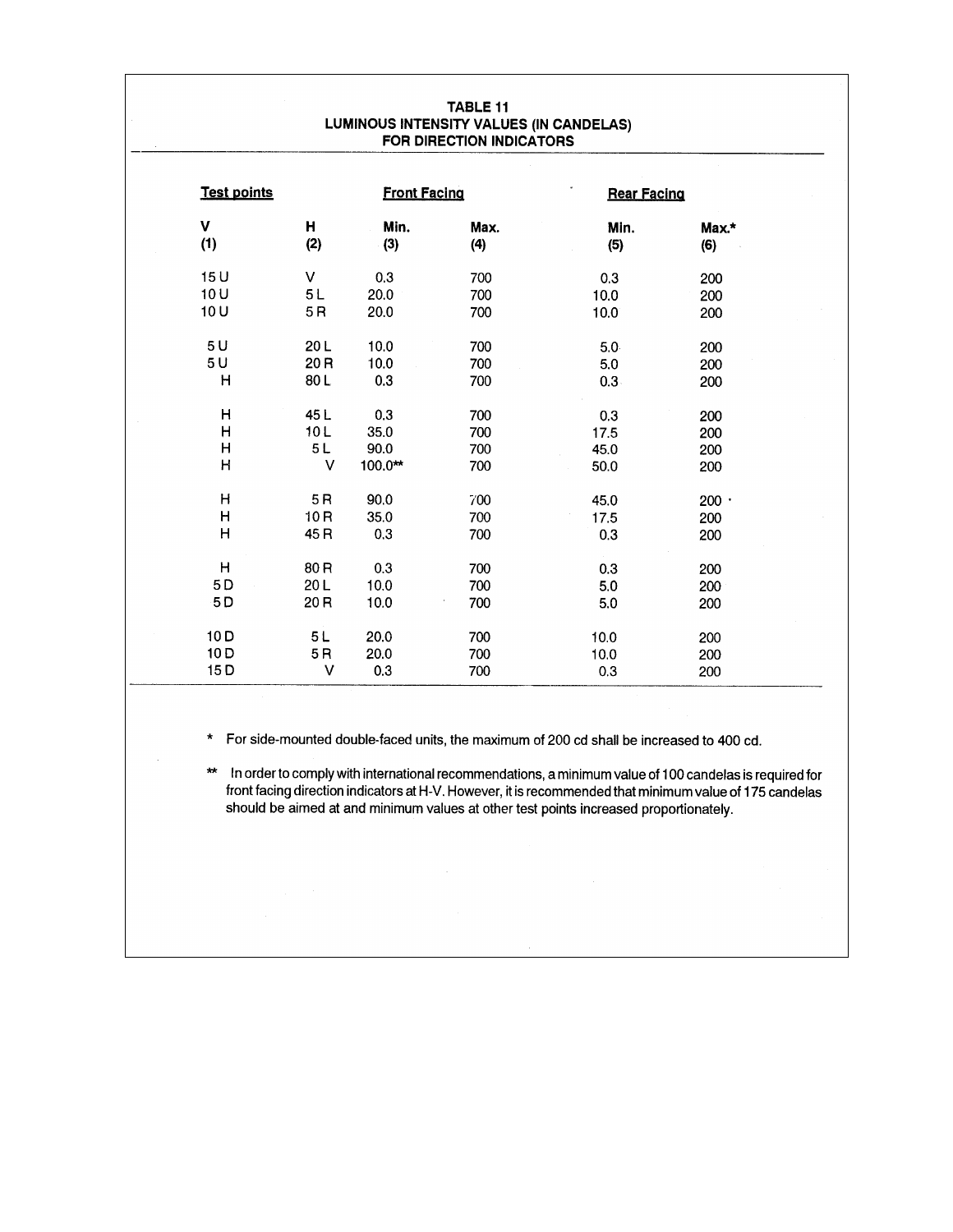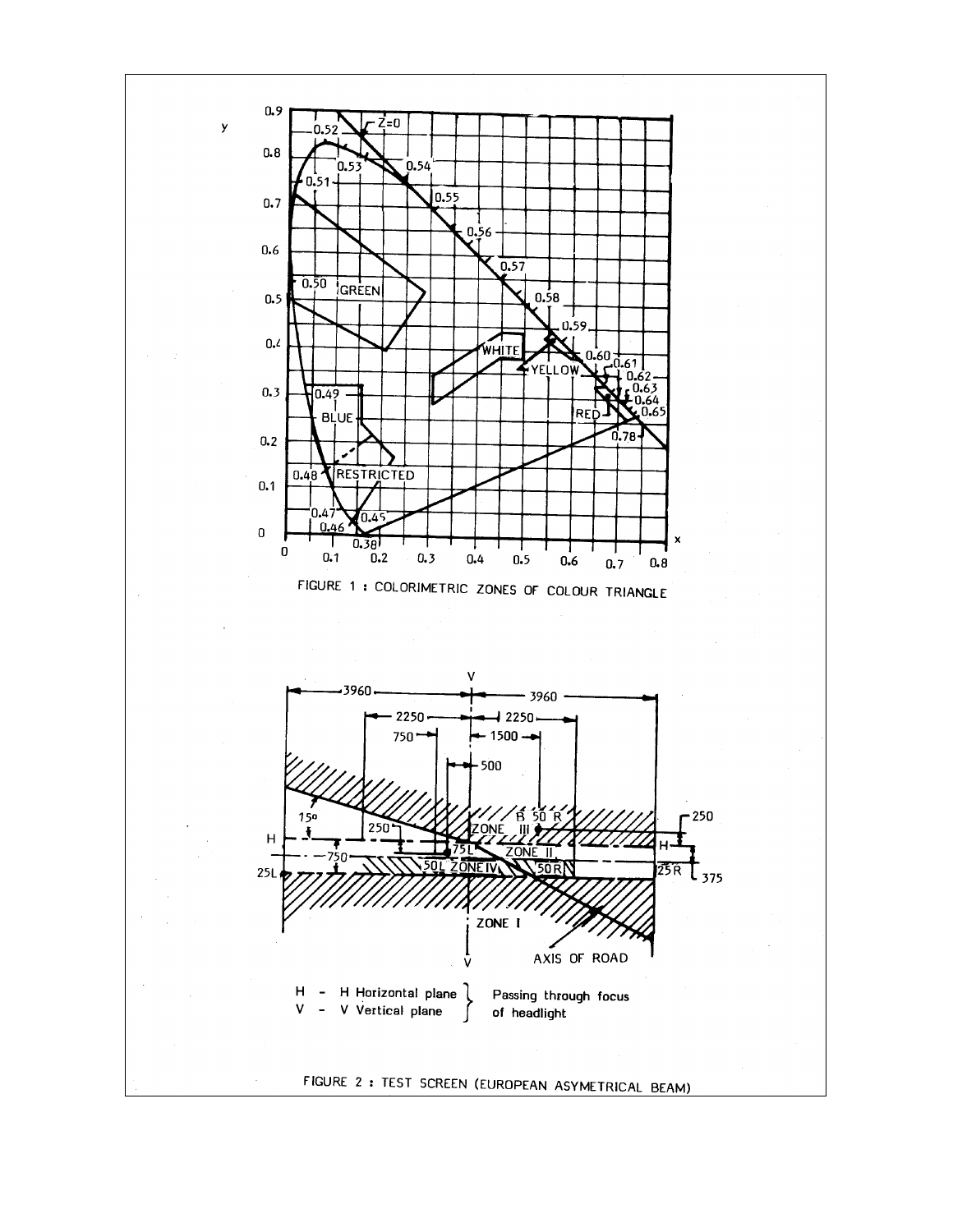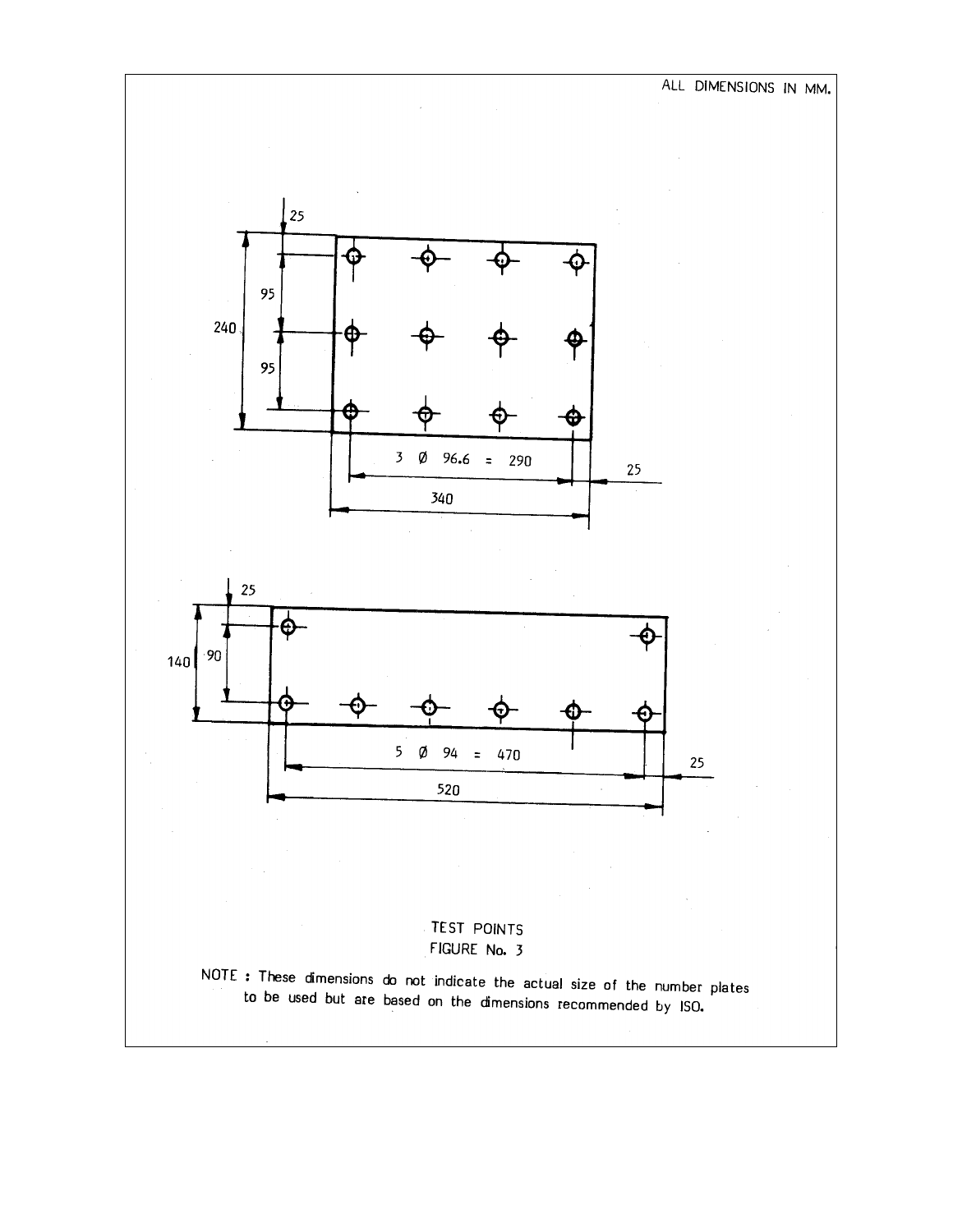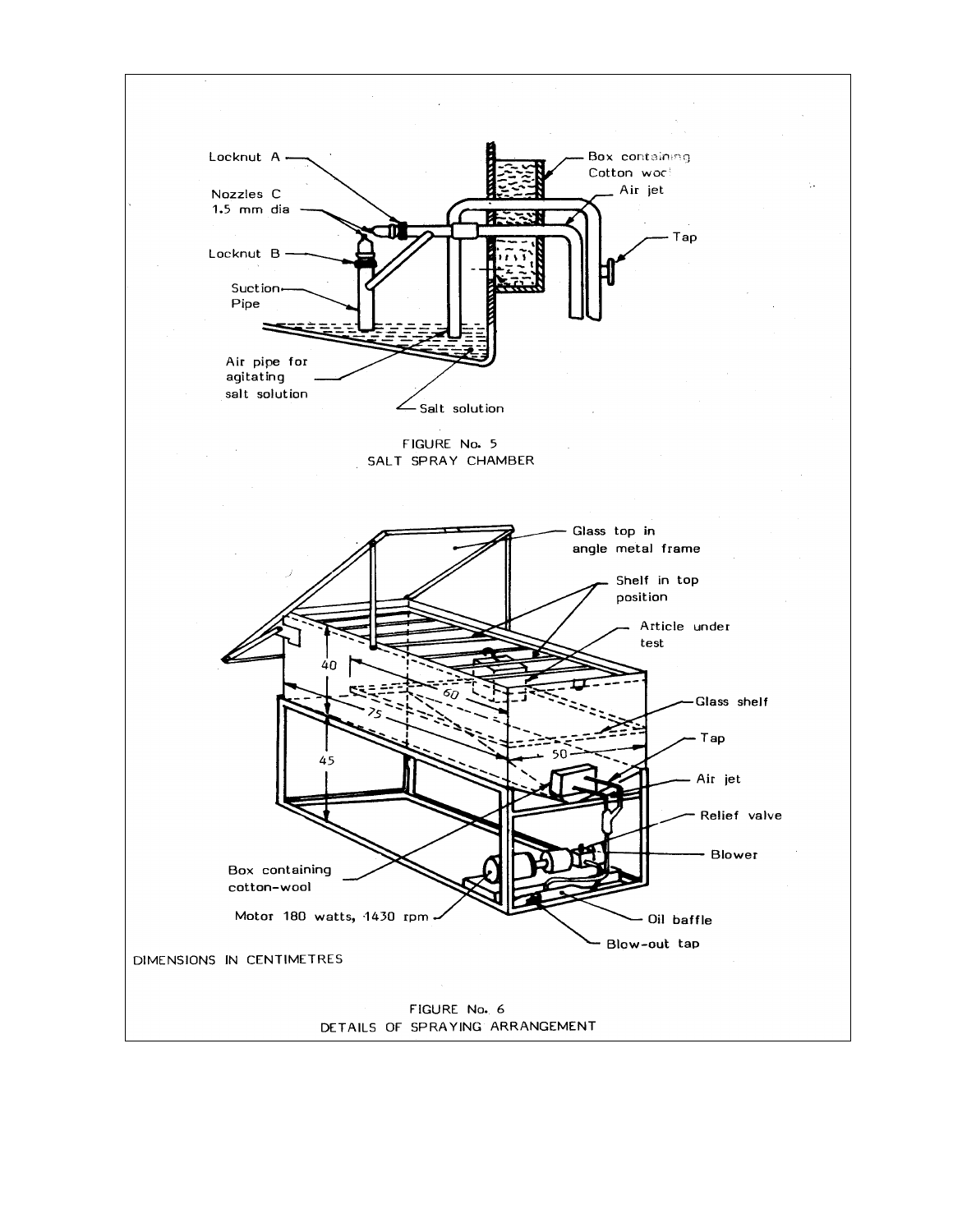